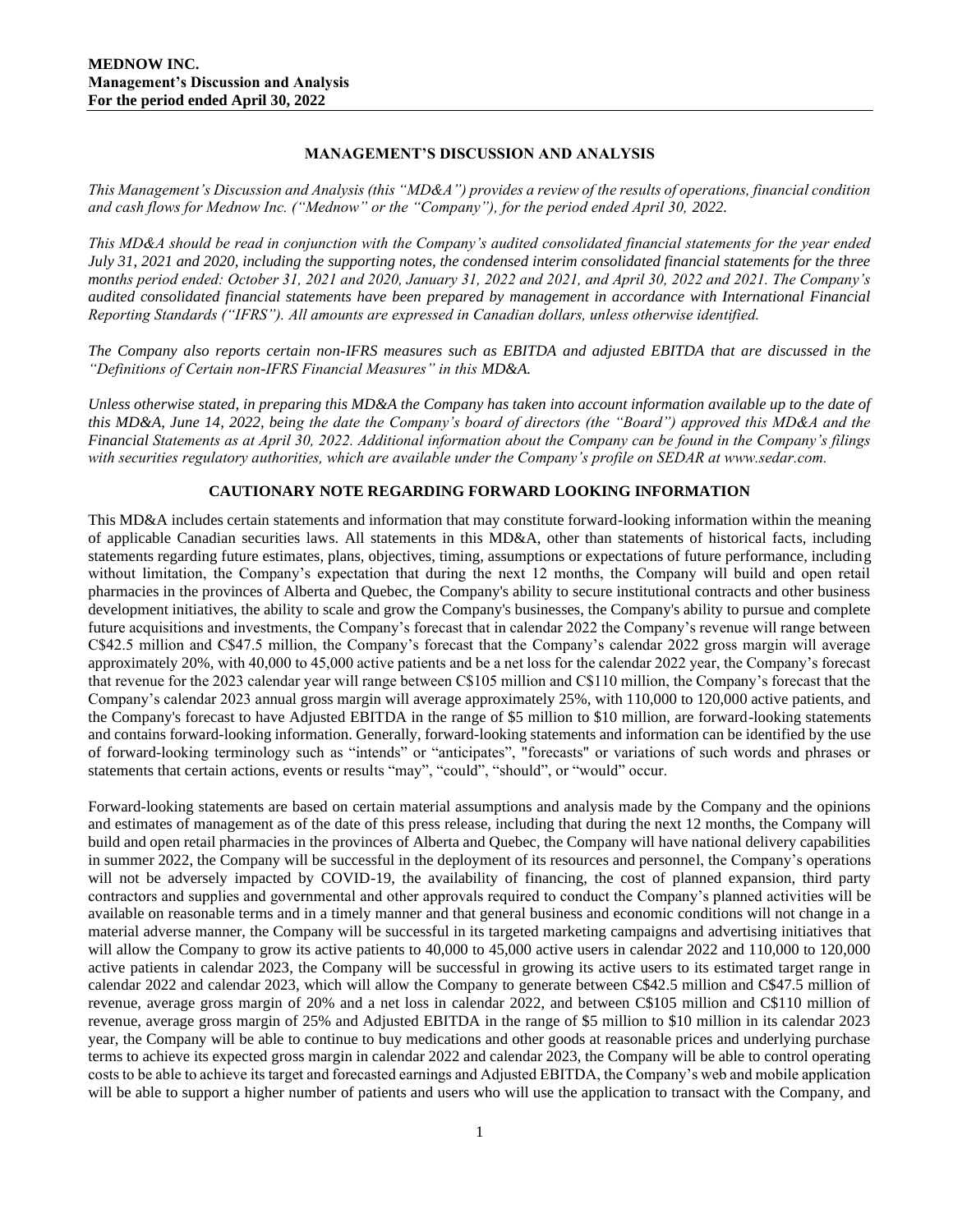## **MEDNOW INC. Management's Discussion and Analysis For the period ended April 30, 2022**

the Company will be successful in its strategic objectives, including the integration of existing business acquisitions and the pursuit of other investments and acquisitions.

Factors that could cause actual results to vary materially from results anticipated by such forward looking statements include changes in market conditions, fluctuations in the currency markets, changes in national and local governments, legislation, taxation, controls, regulations, and political or economic developments in Canada or other countries in which the Company may carry on business in the future; risks relating to the credit worthiness or financial condition of suppliers and other parties with whom the Company does business; inadequate insurance or inability to obtain insurance to cover these risks; availability and increasing costs associated with operational inputs and labor; business opportunities that may be presented to, or pursued by the Company; the Company's ability to successfully integrate acquisitions; the ongoing economic impacts of the COVID-19 pandemic; and the risk factors discussed or referred to in this MD&A. Although the Company has attempted to identify important factors that could cause actual actions, events or results to differ materially from those described in forward-looking statements, there may be other factors that cause actions, events or results not to be as anticipated, estimated or intended. Investors are cautioned against attributing undue certainty to forward-looking statements. Other than specifically required by applicable laws, we are under no obligation and we expressly disclaim any such obligation to update or alter the forwardlooking statements whether as a result of new information, future events or otherwise except as may be required by law. These forward-looking statements are made as of the date of this MD&A.

## **COMPANY OVERVIEW**

Mednow is a healthcare company that has developed a web and mobile application to facilitate the sale and distribution of prescription medications, and the delivery of virtual care and telemedicine services. The Company's web application is accessible and compatible with the internet browsers Safari, Google Chrome, Mozilla FireFox, and Microsoft Edge on mobile phones and on personal computers. Through its technological infrastructure, the Company provides customers with a convenient and secure way to fill, order, receive and manage their prescriptions without having to physically attend a brickand-mortar pharmacy.

The Company owns and operates retail brick-and-mortar pharmacies that are based in British Columbia, Manitoba, Ontario and Nova Scotia. The Company provides doctor services, including virtual care, as well as doctor home visits for patients who are unable to leave their homes.

On March 4, 2021, the Company completed its initial public offering ("IPO"). On March 9, 2021, the Company listed its common shares on the TSX Venture Exchange ("TSXV") under the symbol "MNOW".

Mednow is a Canadian public company incorporated under the Canada Business Corporations Act on January 17, 2018. The registered corporate office address is 10th Floor, 595 Howe St., Vancouver, BC V6C 2T5. The Company's website is [www.mednow.ca.](http://www.mednow.ca/) Mednow's fiscal year end is on July 31, 2022.

### **STATEMENT ON COVID-19**

The coronavirus ("COVID-19") was declared a pandemic by the World Health Organization in March 2020. Since then, COVID-19 has spread across the globe and is continuing to impact global economic, business and social activities. Over the last two and a half years, government authorities have implemented preventative and emergency measures, including travel bans and social distancing requirements, to mitigate the spread of COVID-19.

The Company has undertaken the following activities to prevent and contain the spread of COVID-19: (1) the implementation of enhanced safety and health measures, such as social distancing measures and sanitization and cleaning protocols; (2) the Company continues to offer select company staff in certain functions such as marketing, technology and administrative shared support services an option to work from home, or to adopt a hybrid work model.

The outbreak and the related mitigation measures may continue to have adverse impacts on global economic conditions as well as on the Company's business activities. Management will continue to assess the impact of the coronavirus on its financial results.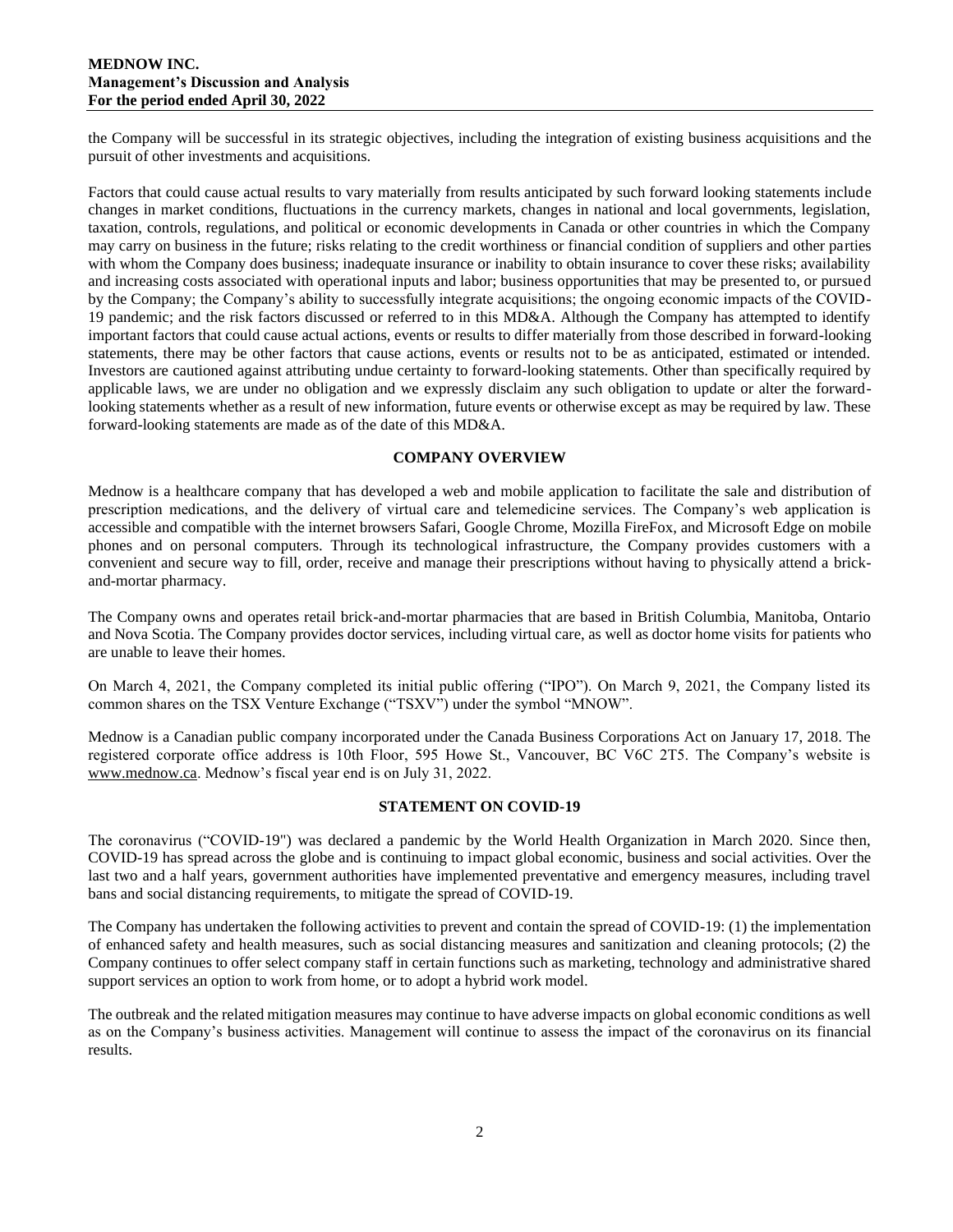## **STRATEGIC IMPERATIVES**

The Company's core strategic imperatives include: national expansion of the retail pharmacy and doctor services businesses across Canada through the addition of institutional contracts and other business development initiatives; the integration and growth of acquired businesses; the pursuit of accretive acquisitions and investments in the healthcare industry; and proactive efforts to increase the user base of the Company's services.

During the next 12 months, the Company expects to open retail pharmacies in the provinces of Alberta and Quebec. These brick-and-mortal retail pharmacies will allow the Company to further develop brand presence across Canada, serve walk-in patients as well as fulfill online orders through home delivery of medications ordered via Mednow's web and mobile application.

The Company will continue to pursue strategic acquisitions and investments in healthcare and retail pharmacies, which is part of its strategy to deploy capital to maximize shareholder value.

Mednow actively continues to add institutional contracts, such as the signed agreements with the Police Pensioner's Association of Ontario and Sterling Capital Brokers Ltd. These large contracts are expected to result in a lower cost of customer acquisition than traditional retail consumers.

## **CORE OPERATING BRANDS**

### **MEDNOW PHARMACY**

The Company has five (5) retail brick-and-mortar pharmacies in British Columbia, Manitoba, Ontario and Nova Scotia operating under the trade name Mednow Pharmacy. The pharmacies serve walk-in patients, as well as online orders placed by patients using the Mednow web and mobile application.

### **INFUSICARE CANADA INC.**

On December 10, 2021, the Company acquired 100% of the issued and outstanding shares of Infusicare Canada Inc. ("Infusicare"), a London, Ontario, based retail pharmacy that specializes in biologic drugs, the fastest-growing class of drugs in the pharmaceutical industry.

# **LONDON PHARMACARE INC. AND LIVER CARE CANADA INC.**

On February 22, 2022, the Company acquired 100% of the issued and outstanding shares of London Pharmacare Inc. ("London Pharmacare") and Liver Care Canada Inc. ("Liver Care Canada") from the shareholders of both businesses. London Pharmacare is a retail pharmacy based in London, Ontario that specializes in drugs that treat liver disease and other hepatology medical conditions.

### **MEDVISIT**

On August 5, 2021, the Company acquired Medvisit, a business that provides in-home doctor and patient consultations in the province of Ontario. Medvisit has been in operation for over 30 years, with approximately 30,000 patient home visits per year and over 400,000 patients served since inception.

### **MEDNOW VIRTUAL CARE**

On September 15, 2021, the Company launched Mednow Virtual Care, a platform to provide virtual care and telemedicine services, facilitated through the Mednow web application and mobile application. Mednow Virtual Care is currently available in the province of Ontario and British Columbia, and the Company expects to expand its coverage to serve patients across Canada in the near future.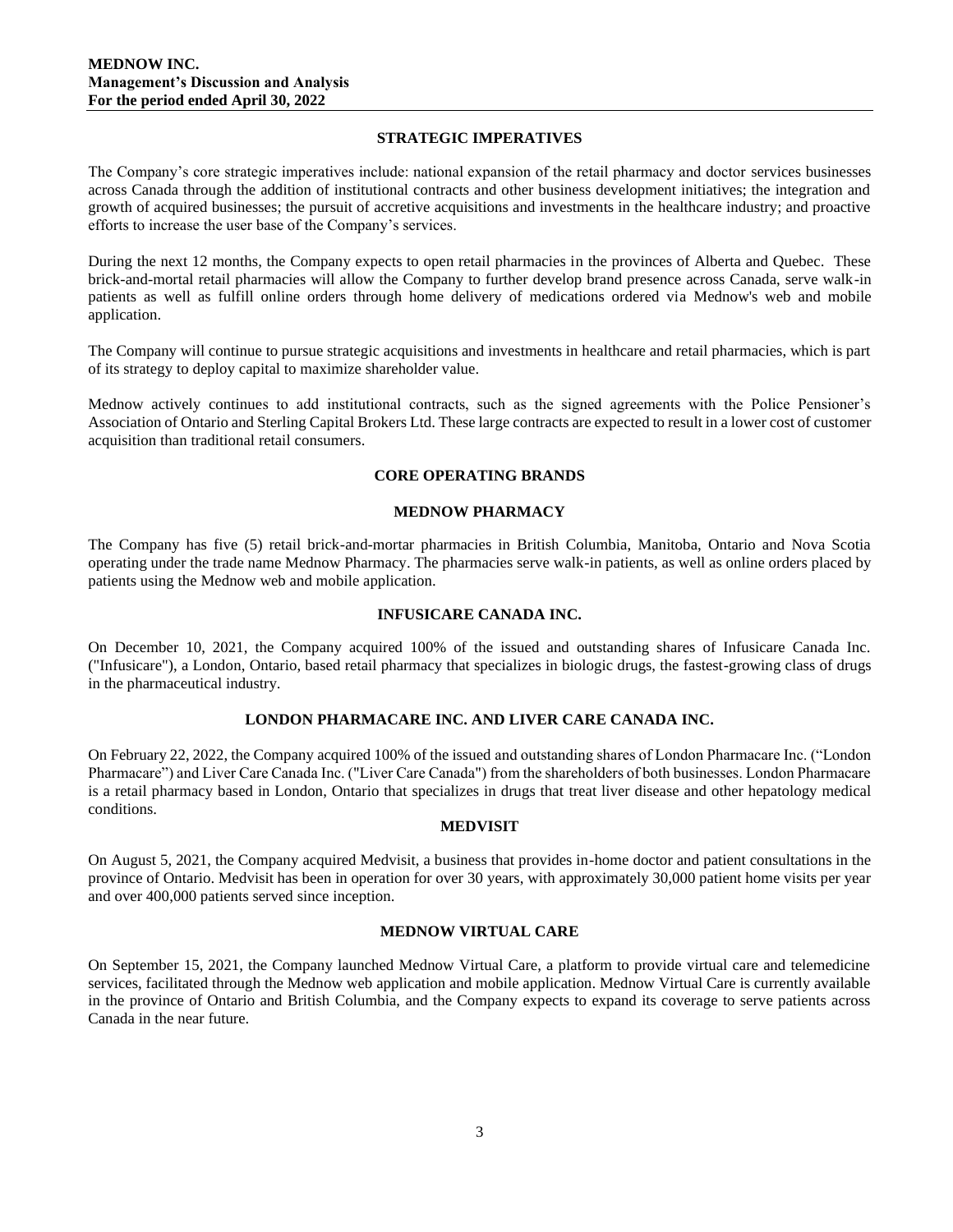## **LIFE SUPPORT**

On July 9, 2021, pursuant to the terms of its subscription agreement ("subscription agreement"), the Company acquired an equity interest in Life Support Mental Health Inc. ("Life Support", "investee"), a privately held Canadian company that has developed mental health solutions to patients. Through this strategic investment, the Company is able to expand and diversify its portfolio of healthcare services that it can provide to its patients.

On July 9, 2021 the Company paid cash consideration of \$500,000 to Life Support, and received 1,265,968 Class C voting common shares of Life Support. On October 18, 2021, the Company paid cash consideration of \$250,000 to purchase an additional 473,809 Class C voting common shares of Life Support. As of April 30, 2022, the Company has an equity interest of 12.3% (2021: 10.5%) in Life Support.

The Company holds significant influence over Life Support's financial and operating policy decisions through its representation on Life Support's Board of Directors. The Company has recognized its investment in Life Support using the equity method. The post-acquisition change of \$117,558 was calculated using Life Support's financial information.

The Company has the option to invest an additional \$750,000 payable in cash, in exchange for 1,101,606 Class C voting common shares of Life Support, contingent on Life Support meeting performance milestones and targets pursuant to the subscription agreement. The derivative associated with the option has not been recorded in the Condensed Interim Consolidated Financial Statements as the value has been assessed as insignificant. The performance milestones and targets were not met as of April 30, 2022. If the Company decides not to fund or pursue the remaining purchase option, the Company will not receive the additional common shares of Life Support. The Company will retain all existing shareholder rights in respect to the Class C voting common shares that it holds.

## **TRUDIAGNOSTIC**

On November 12, 2021, the Company entered into an agreement with TruDiagnostic, a United States based company, to acquire a two-year license and distribution rights to sell epigenetic testing kits ("testing kits") to patients in Canada. The Company paid cash consideration of USD \$150,000 to acquire the two-year rights pursuant to the agreement. The testing kits are manufactured by TruDiagnostic. The Company expects to start selling testing kits to Canadian patients later in the 2022 calendar year. Pursuant to the agreement, the Company will be responsible for purchasing a minimum of 400 testing kits for each twelve month period of the agreement.

# **DOKO MEDICAL INC.**

On November 24, 2021, the Company entered into an agreement with Doko Medical Inc. ("Doko"), a virtual healthcare provider which operates in the United States in 38 states. Pursuant to the agreement, the Company paid cash consideration of \$500,000 in the form of a promissory note that is repayable to the Company on the maturity date of November 24, 2023. The Company will earn interest income of 3%, compounded annually.

The promissory note will be automatically converted into equity interest of Doko based on a triggering event that is tied to Doko's ability to raise capital over a defined monetary threshold in the form of equity financing. As at April 30, 2022, if the triggering event were to have occurred, the Company's promissory note would be converted into 2.8% of equity interest in Doko.

Doko Medical is a virtual healthcare provider that has over 100 physicians and healthcare workers engaged over its platform, which specializes in urgent care, mental health and erectile dysfunction. Doko Medical has developed a secure and scalable telemedicine platform that helps clinicians deliver care to patients.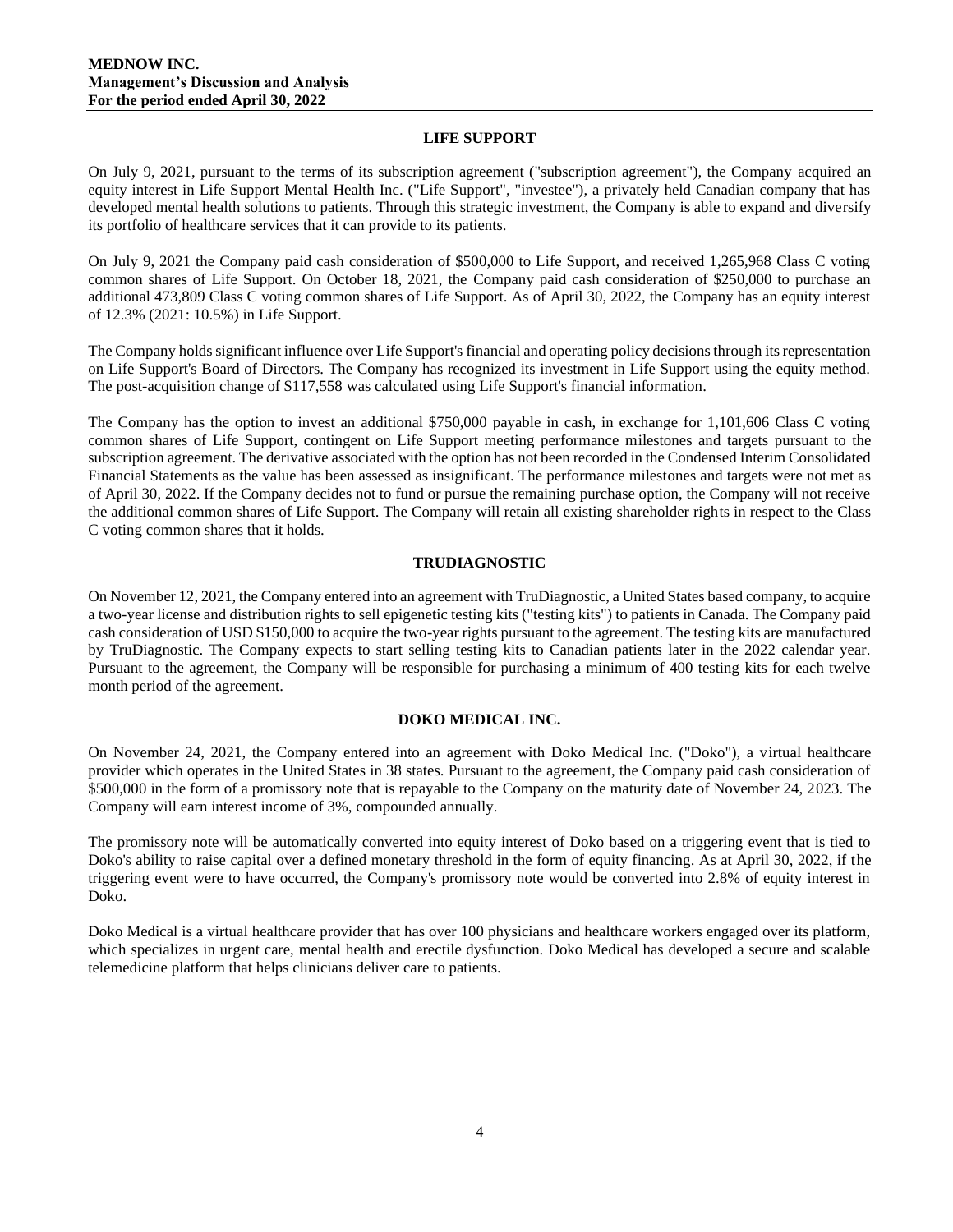## **BUSINESS COMBINATIONS**

## **Acquisition of Medvisit**

On August 5, 2021, the Company completed the acquisition of 100% of the issued and outstanding shares of Ontario-based 2716725 Ontario Inc., which operates under the trade name Medvisit. The purchase price for the acquisition consisted of cash consideration of \$1,320,000 and additional earn-out payments of the estimated fair value \$107,388 based on milestones tied to Medvisit's business performance over two years starting from the date of acquisition. The earn-out payments have been discounted using a risk-adjusted discount rate based on the date they are payable. The Company will pay a maximum earn-out of \$680,000 over a two-year period (\$340,000 per year following the acquisition date), and the earn-out payment has been adjusted based on the target number of annual home visits pursuant to the share purchase agreement. From the date of acquisition to April 30, 2022, Medvisit generated revenue of \$1,196,738, and net loss of \$200,198 recorded in the Statement of Loss and Comprehensive Loss.

Through this strategic acquisition, the Company is able to expand and diversify its doctor services business in the province of Ontario, alongside its existing virtual care and telemedicine business.

The Company incurred acquisition costs of \$52,970 in connection with its acquisition of Medvisit which have included in General and Administrative expenses on the Statement of Loss and Comprehensive Loss. The purchase price allocation as of the valuation date of August 5, 2021 is summarized below. The goodwill acquired is associated with Medvisit's workforce and expected future growth potential and is not expected to be deductible for tax purposes. The Company is still in the process of finalizing the fair value of the intangible assets and goodwill acquired. The Company will finalize the accounting for the acquisition no later than one year from the date of acquisition.

| <b>Consideration</b>                        |                 |
|---------------------------------------------|-----------------|
| Cash consideration                          | \$<br>1,320,000 |
| Contingent consideration                    | 107,338         |
| <b>Total consideration</b>                  | \$<br>1,427,338 |
| <b>Current assets</b>                       |                 |
| Cash                                        | 24,004          |
| Accounts receivable                         | 43,539          |
| Receivable from provincial health care plan | 195,231         |
| Other current assets                        | 10,857          |
| <b>Non-current assets</b>                   |                 |
| Property and equipment                      | 15,889          |
| Right-of-use assets                         | 32,493          |
| Customer relationships                      | 42,000          |
| Intellectual property                       | 82,000          |
| <b>Brand</b>                                | 833,000         |
| Goodwill                                    | 738,516         |
| <b>Current liabilities</b>                  |                 |
| Accounts payable and accrued liabilities    | 233,618         |
| Loan payable                                | 40,000          |
| Lease liabilities                           | 32,493          |
| <b>Non-current liabilities</b>              |                 |
| Deferred tax liability                      | 284,080         |
| <b>Net assets acquired</b>                  | \$<br>1,427,338 |

During the third quarter of 2022, the Company reassessed the earn-out payments and does not expect to pay earn-out payments in the first year following the acquisition based on the Company's assessment of the expected number of annual home visits, and this adjustment of \$55,492 has been recorded in the Consolidated Statement of Loss and Comprehensive Loss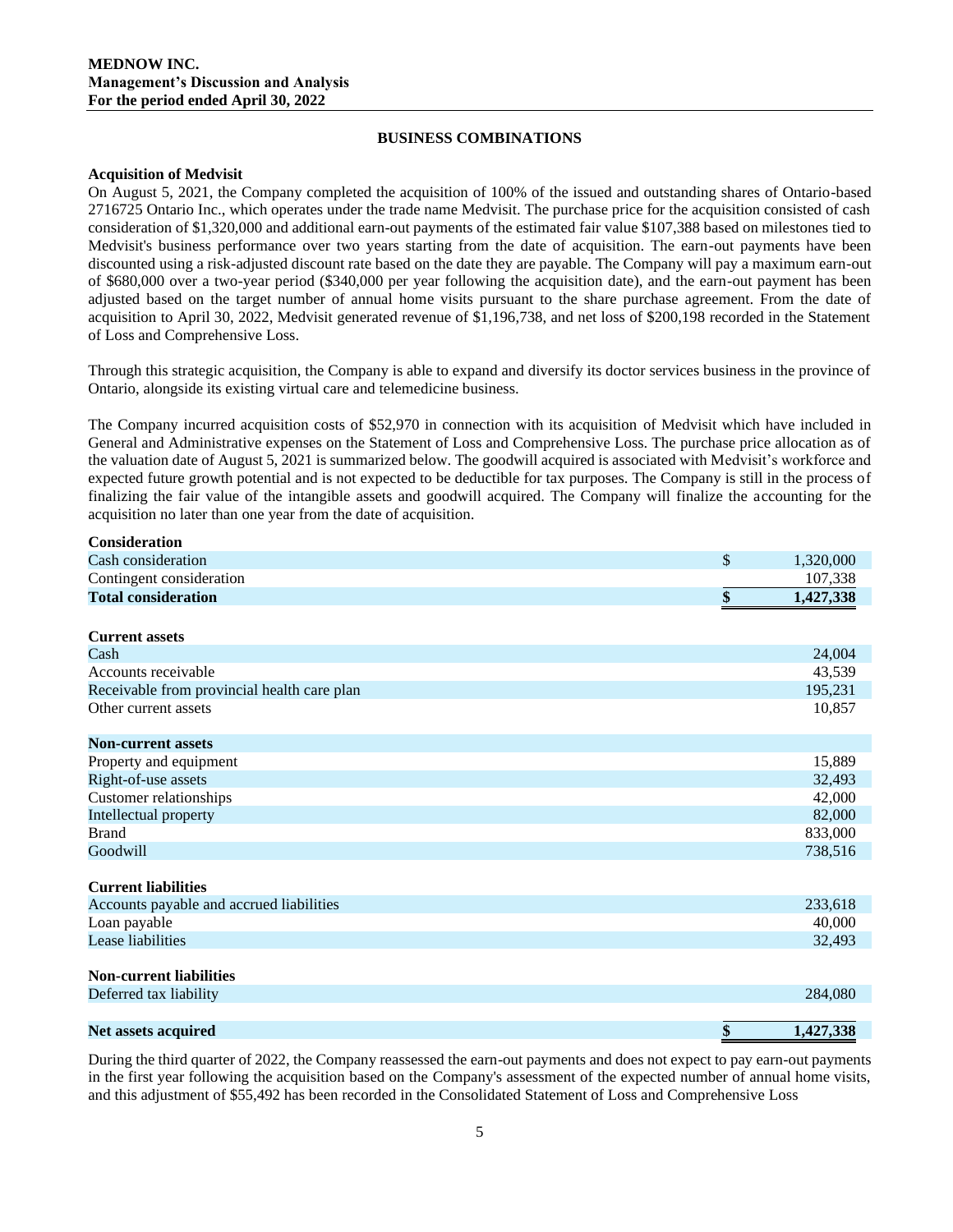## **Acquisition of Mednow West**

On October 25, 2021, the Company completed the acquisition of 100% of the issued and outstanding shares of Mednow West, a business controlled by the management and certain shareholders of Mednow, for cash consideration of \$74,209 and the assumption of the on demand promissory note payable by Mednow West to Mednow Inc. of \$979,406 as at the date of acquisition. The amount owed by Mednow West to the Company prior to the acquisition, of \$979,406, was eliminated as an intercompany loan upon consolidation (Note 19). From the date of acquisition to April 30, 2022, Mednow West generated revenue of \$236,446 and net loss of \$288,756 which was recorded in the Statement of Loss and Comprehensive Loss.

Through this strategic acquisition, the Company is able to serve patients at the Mednow West retail pharmacy located in Vancouver, British Columbia and throughout the province using the Mednow web and mobile application. The acquisition positions Mednow to continue to grow its retail pharmacy business.

The Company incurred acquisition costs of \$83,985 in connection with its acquisition of Mednow West which is included in General and Administrative expenses on the Statement of Loss and Comprehensive Loss. The purchase price allocation as of the valuation date of October 25, 2021, is summarized below. The goodwill acquired is associated with Mednow West's workforce and expected future growth potential and is not expected to be deductible for tax purposes. The Company is still in the process of finalizing the fair value of the intangible assets and goodwill acquired. The Company will finalize the accounting for the acquisition no later than one year from the date of acquisition.

| <b>Consideration</b>                     |                 |
|------------------------------------------|-----------------|
| Cash consideration                       | \$<br>74,209    |
| Assumption of on demand promissory note  | 979,406         |
| <b>Total consideration</b>               | \$<br>1,053,615 |
|                                          |                 |
| <b>Current assets</b>                    |                 |
| Cash                                     | 58,009          |
| Accounts receivable                      | 28,540          |
| Inventory                                | 149,740         |
| Other current assets                     | 11,389          |
|                                          |                 |
| <b>Non-current assets</b>                |                 |
| Property and equipment                   | 56,464          |
| Right-of-use assets                      | 79,821          |
| Customer relationships                   | 26,000          |
| Goodwill                                 | 865,226         |
|                                          |                 |
| <b>Current liabilities</b>               |                 |
| Accounts payable and accrued liabilities | 92,398          |
| Current portion of lease liabilities     | 64,069          |
|                                          |                 |
| <b>Non-current liabilities</b>           |                 |
| Lease liabilities                        | 24,034          |
| Deferred tax liability                   | 41,073          |
|                                          |                 |
| Net assets acquired                      | \$<br>1,053,615 |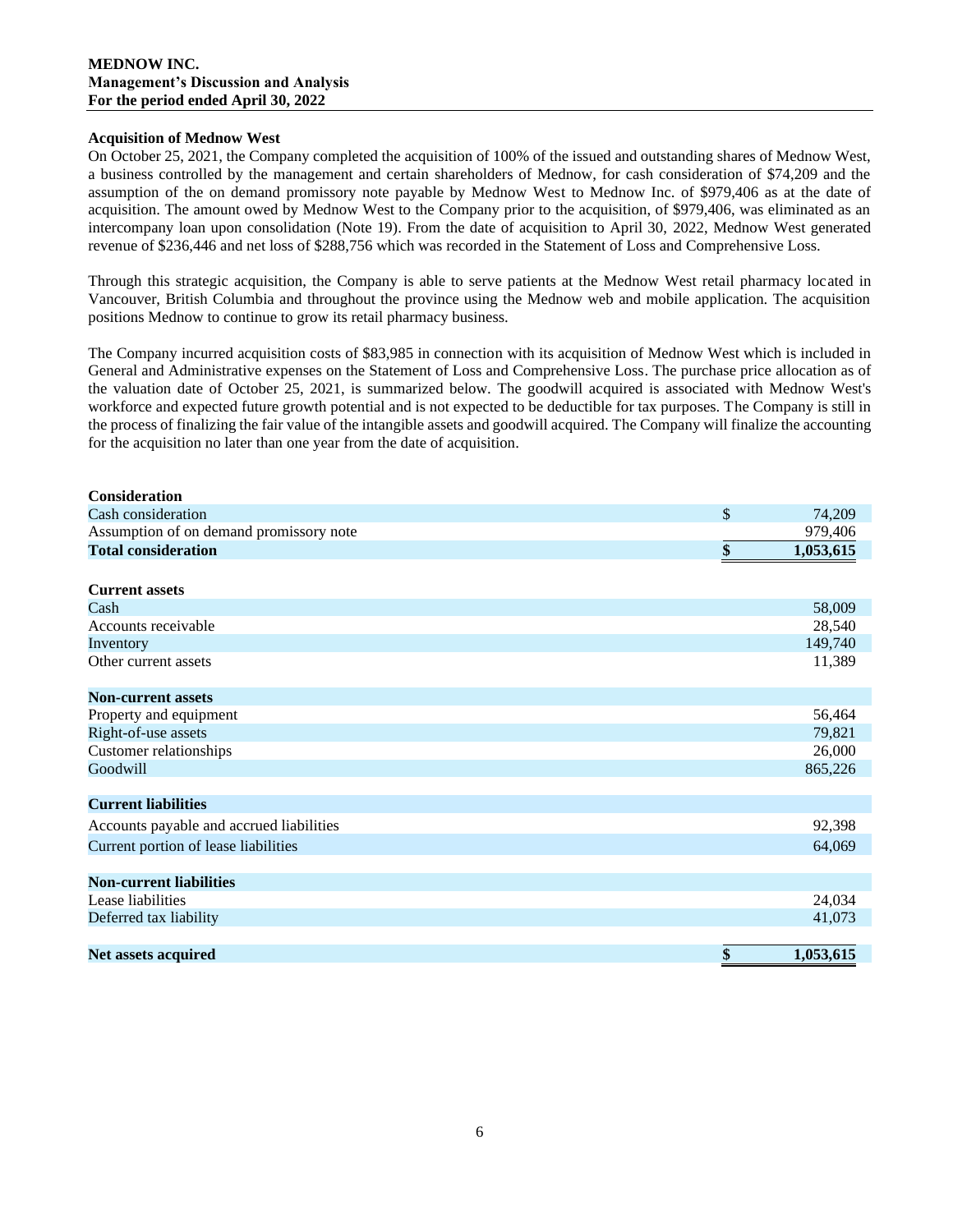## **Acquisition of Infusicare**

On December 10, 2021, the Company completed the acquisition of 100% of the issued and outstanding shares of Infusicare, a business controlled by management, directors and shareholders of Mednow, for cash consideration of \$1,850,000. From the date of acquisition to April 30, 2022, Infusicare has generated revenue of \$3,888,178 and net income of \$77,259 which was recorded in the Statement of Loss and Comprehensive Loss.

Through this strategic acquisition, the Company is able to serve patients at the Infusicare retail pharmacy located in London, Ontario, and throughout the province of Ontario. The acquisition also positions Mednow to serve patients who require specialized and niche categories of biologic drugs, and to continue to grow the retail pharmacy business.

The Company incurred acquisition costs of \$47,837 in connection with its acquisition of Infusicare which is included in General and Administrative expenses on the Statement of Loss and Comprehensive Loss. The Company has recorded a measurement period adjustment of \$134,196 to increase the amount of goodwill from \$789,682 as at January 31, 2022 to \$923,878 as at April 30, 2022, based on new information primarily relating to the collectability of accounts receivable balances.

The purchase price allocation as of the valuation date of December 10, 2021, is summarized below. The goodwill acquired is associated with Infusicare's workforce and expected future growth potential and is not expected to be deductible for tax purposes. Due to the complexity associated with the valuation process and the Company is still in the process of finalizing the fair value of the intangible assets and goodwill acquired. The Company will finalize the accounting for the acquisition no later than one year from the date of acquisition as required by IFRS 3.

| <b>Consideration paid</b>                |                              |
|------------------------------------------|------------------------------|
| Cash consideration                       | \$<br>1,850,000              |
| <b>Total consideration</b>               | $\overline{\$}$<br>1,850,000 |
|                                          |                              |
| <b>Current assets</b>                    |                              |
| Cash                                     | 17,878                       |
| Accounts receivable                      | 974,846                      |
| Sales tax receivable                     | 9,830                        |
| Inventory                                | 239,637                      |
| Income tax recoverable                   | 93,756                       |
| Prepaid expenses                         | 34,103                       |
| Due from related parties                 | 15,784                       |
|                                          |                              |
| <b>Non-current assets</b>                |                              |
| Property and equipment                   | 13,463                       |
| Right-of-use assets                      | 1,015,086                    |
| <b>Customer</b> list                     | 880,000                      |
| Goodwill                                 | 923,878                      |
| <b>Current liabilities</b>               |                              |
|                                          |                              |
| Accounts payable and accrued liabilities | 860,958                      |
| <b>Bank</b> indebtedness                 | 229,985                      |
| Due to related parties                   | 29,032                       |
| Current portion of lease liability       | 177,208                      |
| <b>Non-current liabilities</b>           |                              |
| Lease liabilities                        | 837,878                      |
| Deferred tax liability                   | 233,200                      |
|                                          |                              |
| <b>Net assets acquired</b>               | \$<br>1,850,000              |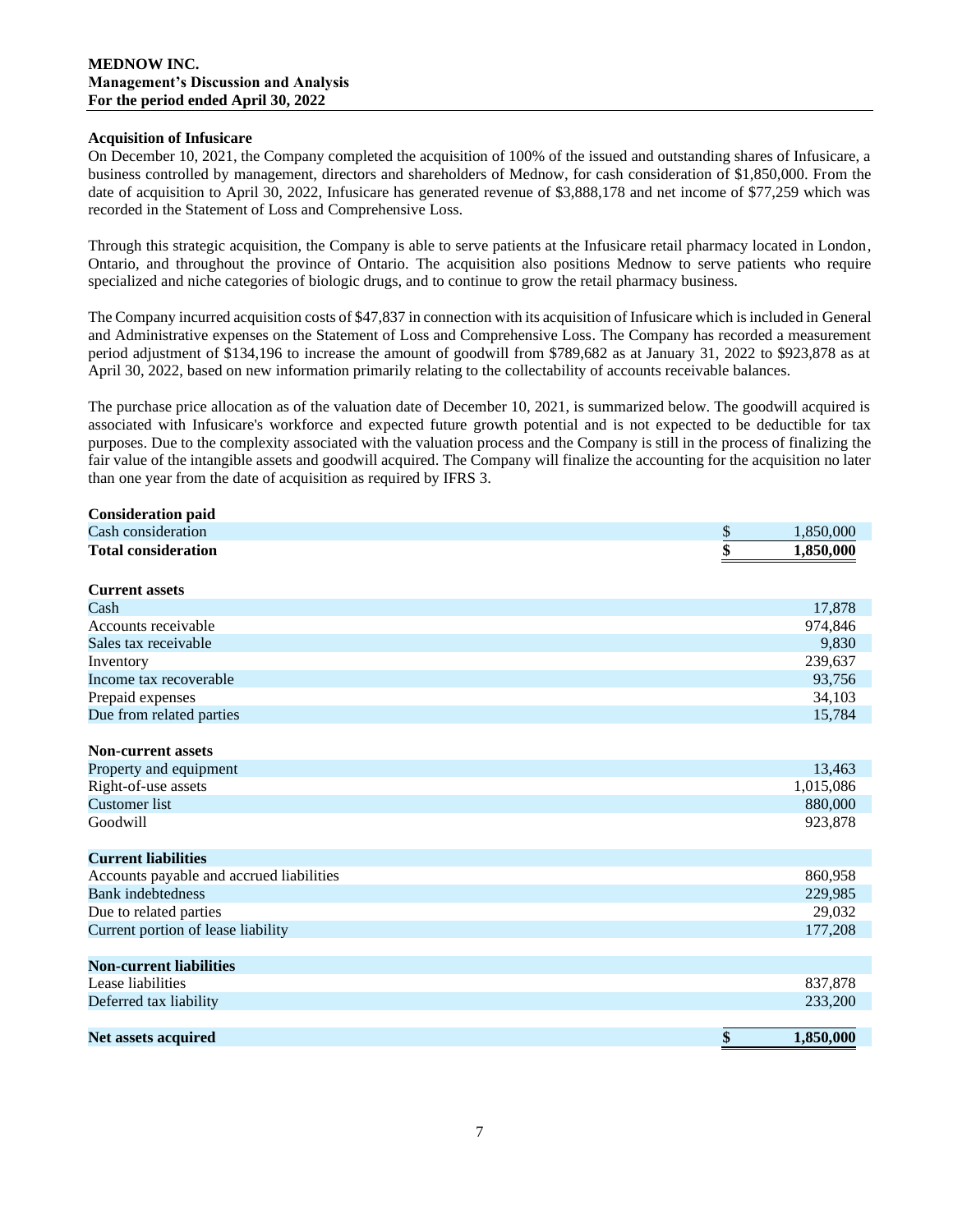### **MEDNOW INC. Management's Discussion and Analysis For the period ended April 30, 2022**

#### **Acquisition of London Pharmacare and Liver Care**

On February 22, 2022, the Company completed the acquisition of 100% of the issued and outstanding shares of London Pharmacare and Liver Care, businesses controlled by management, directors and shareholders of Mednow. The purchase price consists of: (1) cash consideration of \$1,065,000 paid on closing, (2) deferred cash payments with the estimated fair value of \$661,786 to be paid on February 22, 2023 and February 22, 2024, representing the first and second year anniversaries following the date of the acquisition, and (3) earn-out payments with the estimated fair value of \$215,494 tied to Liver Care's business performance over two years starting from the date of acquisition. The other cash consideration and earn-out payments have been discounted using a risk-adjusted discount rate based on the date they are payable. From the date of acquisition to April 30, 2022, London Pharmacare and Liver Care generated revenue of \$2,855,381 and a net loss of \$109,846 recorded in the Statement of Loss and Comprehensive Loss.

Through this strategic acquisition, the Company is able to serve patients at the London Pharmacare retail pharmacy located in London, Ontario, and throughout the province of Ontario. The acquisition also positions Mednow to serve patients who require specialized and niche categories of hepatology drugs, and to continue to grow the retail pharmacy business.

The Company incurred acquisition costs of \$105,433 in connection with its acquisition of London Pharmacare and Liver Care which is included in General and Administrative expenses on the Statement of Loss and Comprehensive Loss. The purchase price allocation as of the valuation date of February 22, 2022, is summarized below. The goodwill acquired is associated with London Pharmacare and Liver Care's workforce and expected future growth potential and is not expected to be deductible for tax purposes. Due to the complexity associated with the valuation process and short period of time between the acquisition date and period end, the Company is still in the process of finalizing the fair value of the intangible assets, goodwill and deferred income acquired. The Company will finalize the accounting for the acquisition no later than one year from the date of acquisition as required by IFRS 3.

| <b>Consideration paid</b>  |           |
|----------------------------|-----------|
| Cash consideration         | 1,065,000 |
| Other cash consideration   | 661,786   |
| Contingent consideration   | 215,494   |
| <b>Total consideration</b> | 1,942,280 |
|                            |           |

| <b>Current assets</b>                    |           |
|------------------------------------------|-----------|
| Cash                                     | 101,550   |
| Accounts receivable                      | 1,030,939 |
| Sales tax receivable                     | 30,859    |
| Inventory                                | 313,364   |
| Prepaid expenses                         | 323       |
| Current portion of leases receivable     | 43,283    |
| Intercompany receivable                  | 44,930    |
| Due from related parties                 | 360,463   |
|                                          |           |
| <b>Non-current assets</b>                |           |
| Prepaid expenses                         | 49,750    |
| Investment in equity securities          | 90,000    |
| Property and equipment                   | 220,930   |
| Right-of-use assets                      | 876,816   |
| Leases receivable                        | 131,387   |
| Doctor relationships                     | 500,000   |
| Goodwill                                 | 2,443,937 |
|                                          |           |
| <b>Current liabilities</b>               |           |
| Accounts payable and accrued liabilities | 919,354   |
| <b>Bank</b> indebtedness                 | 1,446,421 |
| Sales tax payable                        | 29,227    |
| Current portion of lease liability       | 349,918   |
| Due to related parties                   | 449,306   |
| Deferred income                          | 400,457   |
|                                          |           |
| <b>Non-current liabilities</b>           |           |
| Lease liabilities                        | 701,568   |
|                                          |           |

**Net assets acquired \$ 1,942,280**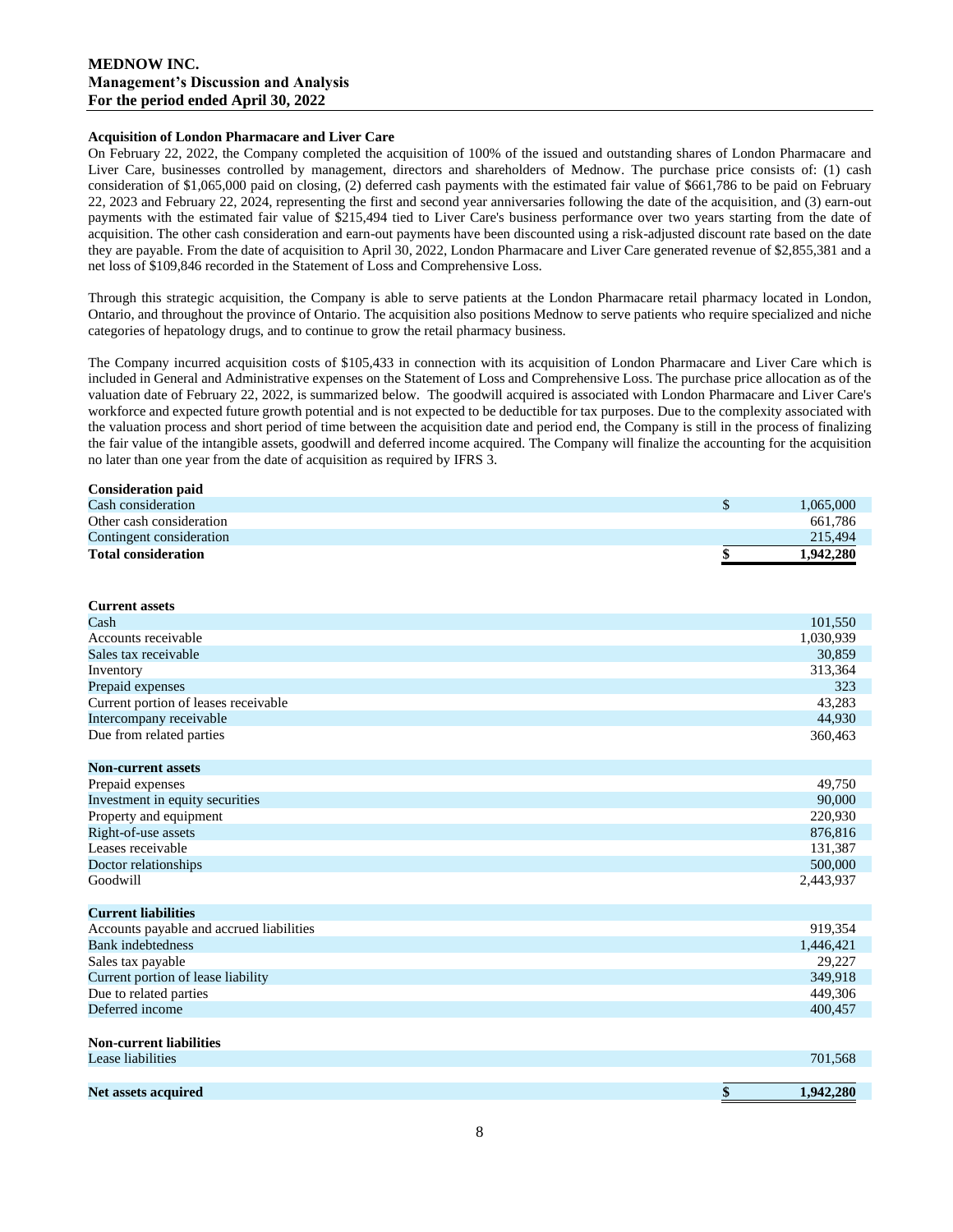### **Acquisition of Mednow East**

On March 31, 2022 the Company completed the acquisition of 100% of the issued and outstanding shares of Mednow East, a business controlled by management, directors and certain shareholders of Mednow, for cash consideration of \$65,578 and the assumption of the on demand promissory note payable by Mednow East to Mednow Inc. of \$1,380,437 as at the date of acquisition. The amount owed by Mednow East to the Company prior to the acquisition, of \$1,380,437, was eliminated as an intercompany loan upon consolidation (Note 19). From the date of acquisition to April 30, 2022, Mednow East generated revenue of \$28,503 and a net loss of \$7,281 which was recorded in the Statement of Loss and Comprehensive Loss.

Through this strategic acquisition, the Company is able to serve patients at the Mednow East retail pharmacy located in Toronto, Ontario and through the province using the Mednow web and mobile application. The acquisition positions Mednow to continue to grow its retail pharmacy business.

The Company incurred acquisition costs of \$57,990 in connection with its acquisition of Mednow East which is included in General and Administrative expenses on the Statement of Loss and Comprehensive Loss. The purchase price allocation as of the valuation date of March 31, 2022, is summarized below. The goodwill acquired is associated with Mednow East's workforce and expected future growth potential and is not expected to be deductible for tax purposes. Due to the short period of time between the acquisition date and the period end, the Company is still in the process of finalizing the fair value of the net assets acquired, including goodwill and intangible assets acquired. The Company will finalize the accounting for the acquisition no later than one year from the date of acquisition as required by IFRS 3.

| <b>Consideration paid</b>                |                 |
|------------------------------------------|-----------------|
| Cash consideration                       | \$<br>65,578    |
| Assumption of on demand promissory note  | 1,380,437       |
| <b>Total consideration</b>               | \$<br>1,446,015 |
|                                          |                 |
| <b>Current assets</b>                    |                 |
| Cash                                     | 108,364         |
| Accounts receivable                      | 36,752          |
| Sales tax receivable                     | 121,162         |
| Inventory                                | 282,939         |
| Prepaid expenses                         | 7,991           |
| Due from related parties                 | 24,325          |
|                                          |                 |
| <b>Non-current assets</b>                |                 |
| Property and equipment                   | 1,498           |
| Right-of-use assets                      | 126,749         |
| <b>Customer</b> list                     | 298,000         |
| Goodwill                                 | 643,344         |
|                                          |                 |
| <b>Current liabilities</b>               |                 |
| Accounts payable and accrued liabilities | 76,619          |
| Due to related parties                   | 706             |
| Current portion of lease liability       | 41,430          |
|                                          |                 |
| <b>Non-current liabilities</b>           |                 |
| Lease liabilities                        | 86,354          |
|                                          |                 |
| Net assets acquired                      | \$<br>1,446,015 |

#### **Summary of acquisitions**

If the acquisitions had been completed on August 1, 2021, the Company estimates that it would have recorded \$21,602,449 in pro forma revenue for the nine months period ended April 30, 2022. The breakdown of the pro forma revenue is as follows: Medvisit: \$1,204,726, Mednow West: \$325,774, Infusicare: \$8,002,235, London Pharmacare and Liver Care: \$11,461,477, and Mednow East: \$608,237.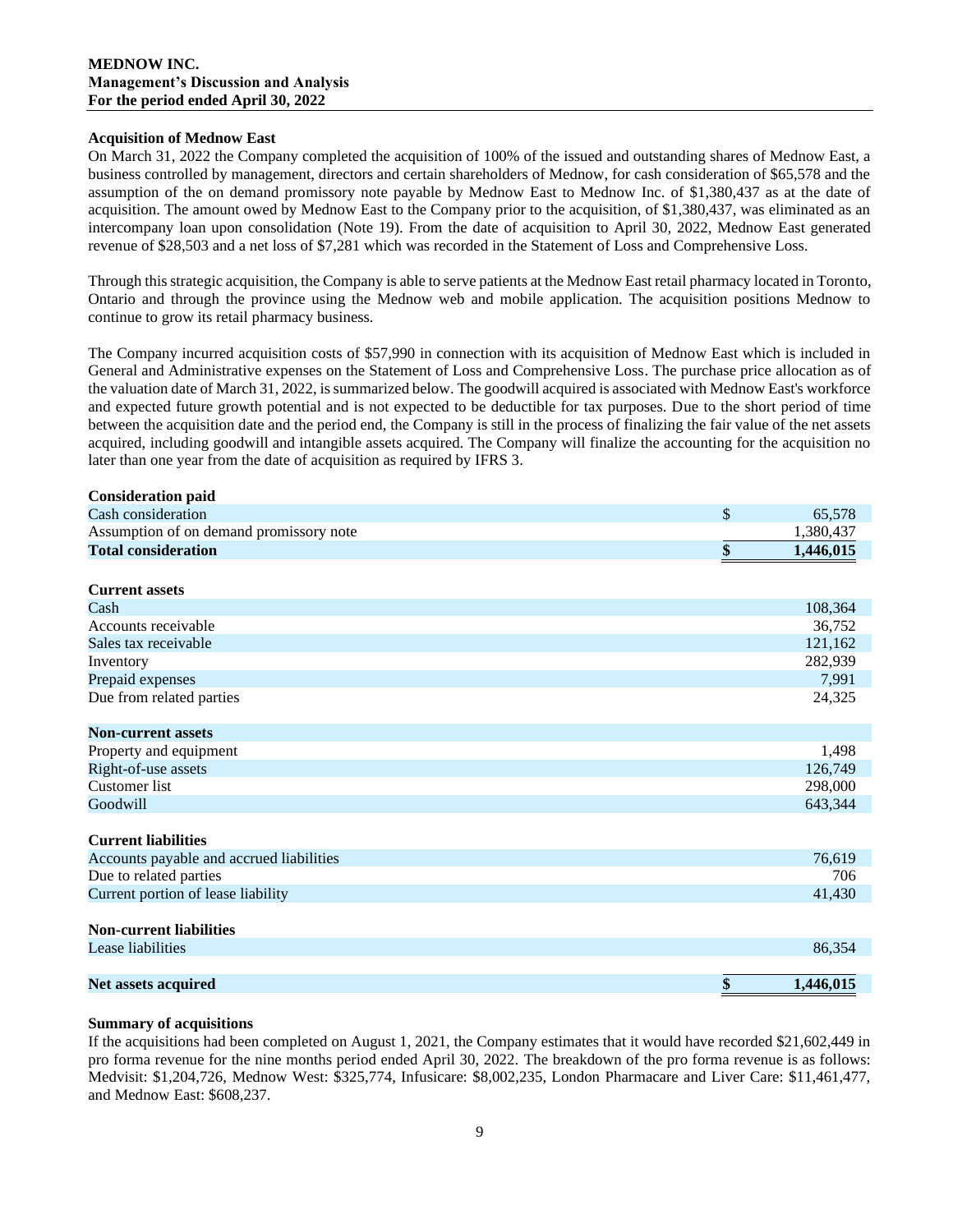## **CORPORATE DEVELOPMENTS**

#### **Pharmacy agreements**

On September 15, 2020, and on September 24, 2020, respectively, the Company entered into pharmacy agreements (the "Mednow East Pharmacy Agreement" and the "Mednow West Pharmacy Agreement") with Mednow East Inc. ("Mednow East") and Mednow Pharmacy Inc. ("Mednow West"), businesses that were controlled by management, directors and certain shareholders of Mednow. The Mednow West and Mednow East businesses were acquired by the Company on October 25, 2021, and March 31, 2022, respectively, pursuant to the underlying terms of the share purchase agreements for the businesses. The share purchase agreements have replaced the terms and conditions of the pharmacy agreements. Accordingly, the marketing and technology support service fee revenues generated from the pharmacy agreements were terminated on the date of acquisition. The prorated revenues from the pharmacy agreements to the date of acquisition has been recorded in the Consolidated Statements of Loss and Comprehensive Loss. The on-demand loan owed by Mednow West and Mednow East to the Company prior to the acquisition is recognized as an intercompany loan between Mednow West and Mednow, and between Mednow East and Mednow, and the intercompany loan is eliminated on these Condensed Interim Consolidated Financial Statements.

Pursuant to the pharmacy agreements that were in effect to the date of acquisition, Mednow provided Mednow West and Mednow East with non-exclusive marketing and technology support services to connect both businesses with potential customers through the Mednow web application, the dashboard and/or the virtual call center in exchange for consideration at fixed amounts based on volume of orders fulfilled.

### **Normal course issuer bid**

On March 29, 2021, the Company gave notice of its intention to make a Normal Course Issuer Bid (the "Bid") to be transacted through the facilities of the exchange. The notice provides that the Company may, during the 12-month period commencing April 1, 2021 and ending April 1, 2022, purchase up to 1,093,873 Class A common shares of the Company in total, being 5% of the total number of 21,877,460 shares outstanding as at March 29, 2021. The share purchases are to be made on the open market through the facilities of the exchange and will be purchased for cancellation. The funding for any purchase pursuant to the Bid will be financed out of the working capital of the Company. The Company's Bid will be made from time to time by Gravitas Securities Inc. on behalf of the Company through the facilities of the TSX Venture Exchange.

As at April 30, 2022, the Company purchased and cancelled a life to date total of 309,100 (2021: 16,800) common shares for \$865,955 (2021: \$60,382) of cash consideration. The life to date weighted average cost of the cancelled shares totaled \$455,233 (2021: \$24,527) resulting in a loss on cancellation of \$410,822 (2021: \$35,854) allocated to deficit. The Company did not purchase and cancel any shares during the three and nine months period ended April 30, 2022.

### **National Instrument 44-101 Short form prospectus**

On February 15, 2022, the Company filed a notice to the British Columbia Securities Commission, Alberta Securities Commission, Ontario Securities Commission, Manitoba Securities Commission and Financial and Consumer Affairs Authority of Saskatchewan under national instrument 44-101 of the Company's intention to be qualified to file a short form prospectus. The notice will remain in effect until withdrawn by the Company.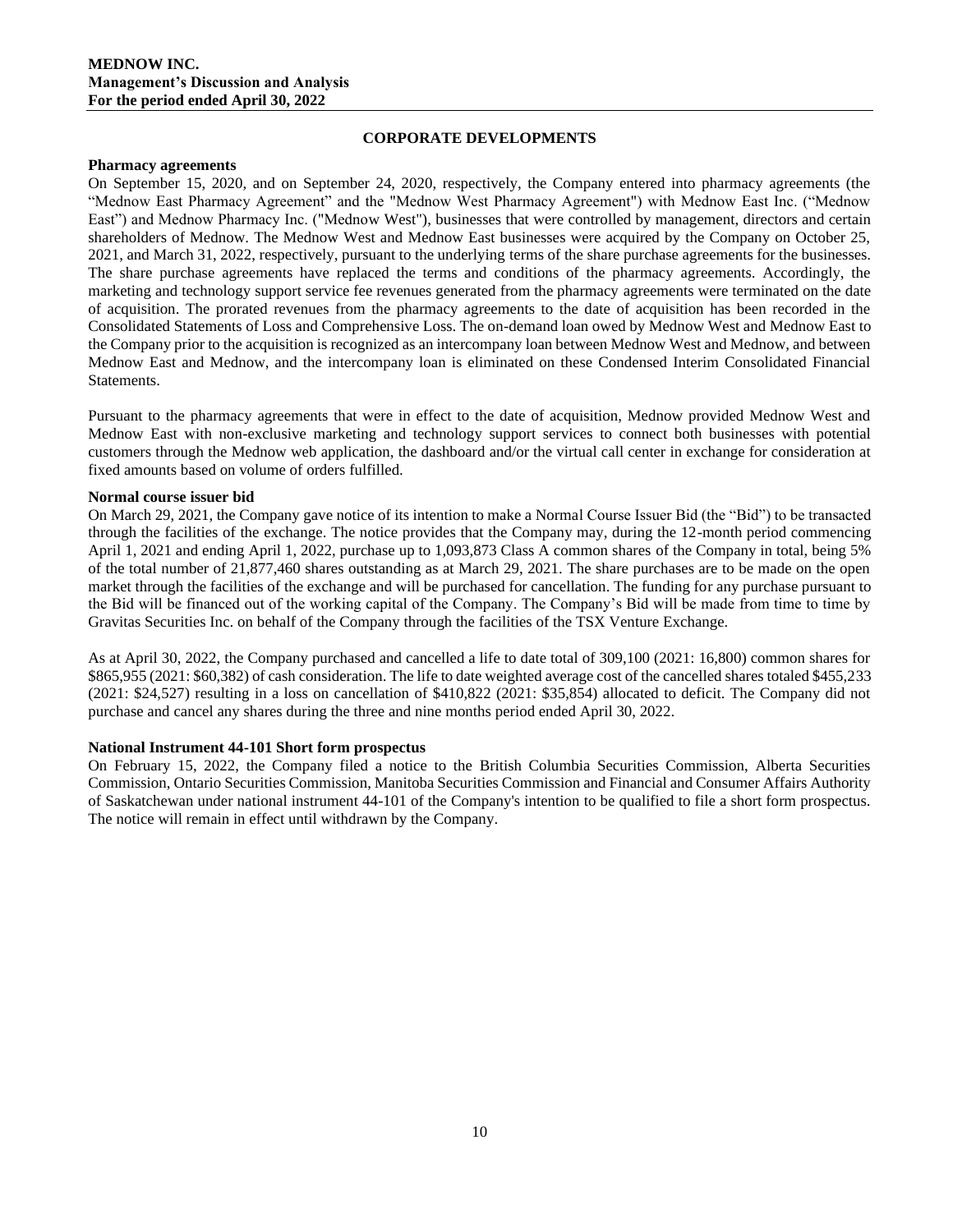## **SELECTED FINANCIAL INFORMATION**

Selected financial information of the Company for the three months and nine months ended April 30, 2022 and 2021, and the fiscal year ended July 31, 2021, is set forth below.

|                                     | Three months ended April 30, |                | Nine months ended April 30, | <b>Year Ended</b><br><b>July 31,</b> |                          |
|-------------------------------------|------------------------------|----------------|-----------------------------|--------------------------------------|--------------------------|
|                                     | 2022                         | 2021           | 2022                        | 2021                                 | 2021                     |
| Revenue                             | \$6,136,511                  | 124,200<br>\$. | 8.597.283<br>S.             | 289,800<br><sup>\$</sup>             | 414,000<br><sup>\$</sup> |
| Net loss and comprehensive loss     | (5,674,562)                  | (3,404,128)    | (16, 187, 042)              | (5,103,649)                          | (8,953,835)              |
| EBITDA <sup>1</sup>                 | (5, 193, 732)                | (3,359,184)    | (15,294,760)                | (4,998,174)                          | (8,751,670)              |
| Adjusted EBITDA <sup>1</sup>        | (4,444,474)                  | (1,882,454)    | (11,673,022)                | (3,169,467)                          | (5,377,575)              |
| Total assets                        | 31,336,961                   | 36,871,403     | 31,336,961                  | 36,871,403                           | 34, 171, 322             |
| Total liabilities                   | 11,858,816                   | 1,144,795      | 11,858,816                  | 1,144,795                            | 1,684,582                |
| Basic and diluted net loss and      |                              |                |                             |                                      |                          |
| comprehensive loss per common share | (0.26)                       | (0.17)         | (0.75)                      | (0.29)                               | (0.49)                   |

*<sup>1</sup>EBITDA and Adjusted EBITDA has been discussed in the section Definitions of Non-IFRS Financial Measures.*

### **RECONCILIATIONS OF NON-IFRS MEASURES**

|                                                | Three months ended April 30, |                  |             |    | Nine months ended April 30, |             |
|------------------------------------------------|------------------------------|------------------|-------------|----|-----------------------------|-------------|
|                                                |                              | 2022             | 2021        |    | 2022                        | 2021        |
| Net loss and comprehensive loss for the period | S                            | $(5,674,562)$ \$ | (3,404,128) | .ъ | $(16, 187, 042)$ \$         | (5,103,649) |
| Interest expense                               |                              | 40,997           |             |    | 55,801                      |             |
| Depreciation and amortization                  |                              | 574,186          | 44.944      |    | 970,834                     | 105,475     |
| Deferred tax recovery                          |                              | (134, 353)       |             |    | (134, 353)                  |             |
| EBITDA <sup>1</sup>                            | \$                           | $(5, 193, 732)\$ | (3,359,184) |    | $(15,294,760)$ \$           | (4,998,174) |
| Loss on investment in equity securities        |                              | 28,392           |             |    | 117,558                     |             |
| Share-based compensation                       |                              | 612,713          | 1,476,730   |    | 3,178,535                   | 1,828,707   |
| Acquisition costs                              |                              | 108,153          |             |    | 325,645                     |             |
| <b>Adjusted EBITDA</b> <sup>1</sup>            |                              | $(4,444,474)$ \$ | (1,882,454) |    | $(11,673,022)$ \$           | (3,169,467) |

*<sup>1</sup> EBITDA and Adjusted EBITDA has been discussed in the section Definitions of Non-IFRS Financial Measures.*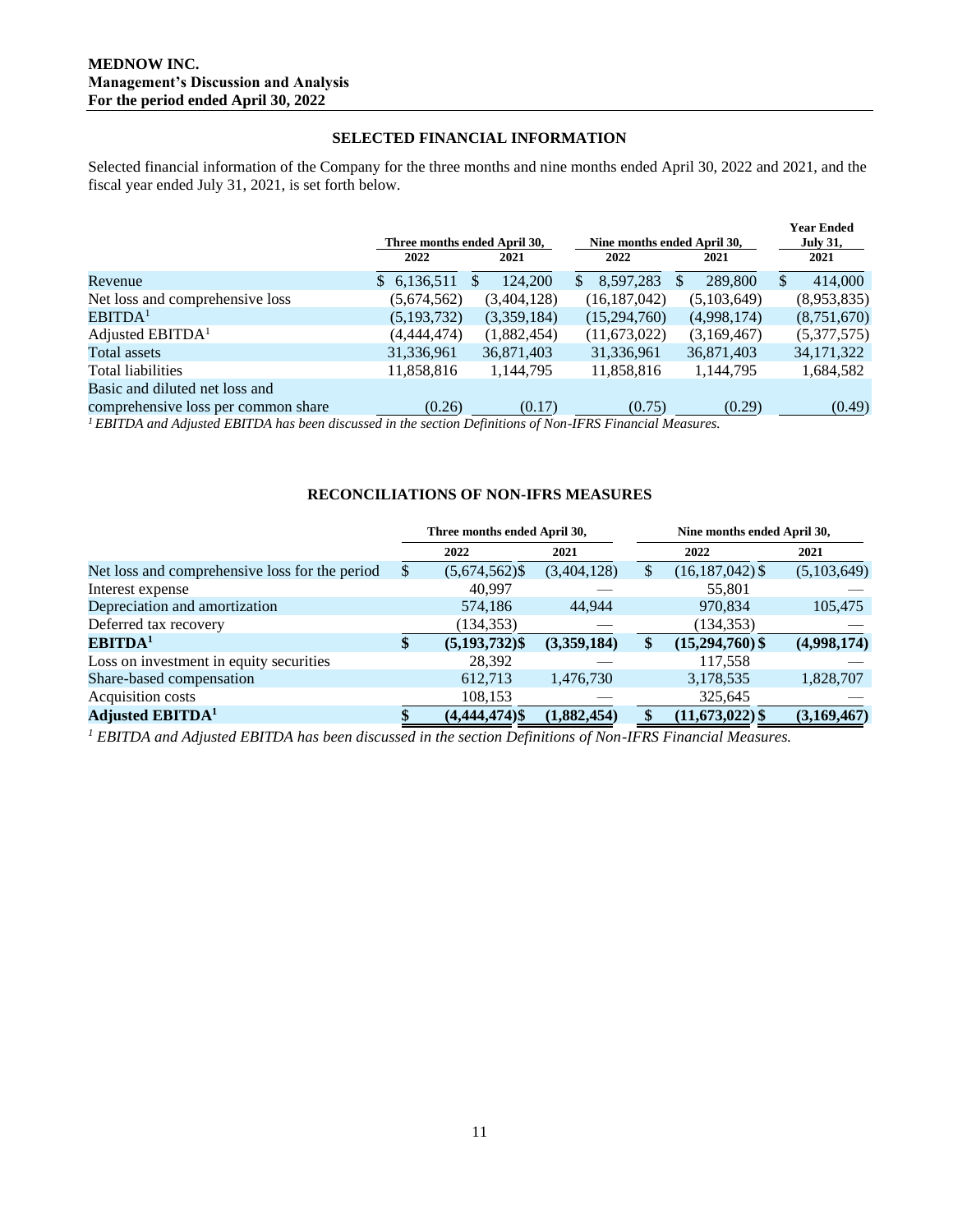## **DISCUSSION OF OPERATIONS**

#### *Comparison of the Three and Nine Months Ended April 30, 2022 and 2021*

|                                         |                 | Three months ended April 30, |                                           | Nine months ended April $301$                                          |            |                 |  |
|-----------------------------------------|-----------------|------------------------------|-------------------------------------------|------------------------------------------------------------------------|------------|-----------------|--|
|                                         | 2022            | 2021                         | <b>Variance</b>                           | 2022                                                                   | 2021       | <b>Variance</b> |  |
| Revenue                                 | $$6,136,511$ \$ |                              | 124,200 \$ 6,012,311 \$                   | 8,597,283 \$                                                           | 289,800 \$ | 8,307,483       |  |
| Cost of sales                           | 4,903,635       |                              | 4,903,635                                 | 6.748.862                                                              |            | 6,748,862       |  |
| Marketing and sales                     | 894,145         | 170.584                      | 723,561                                   | 1,922,769                                                              | 384.633    | 1,538,136       |  |
| General and administrative              | 4,970,674       | 1,852,439                    | 3,118,235                                 | 12,084,962                                                             | 3,089,199  | 8,995,763       |  |
| Share-based compensation                | 612,713         | 1,476,730                    | (864, 017)                                | 3,178,535                                                              | 1,828,707  | 1,349,828       |  |
| Depreciation and amortization           | 574.186         | 44.944                       | 529,242                                   | 970,834                                                                | 105,475    | 865,359         |  |
| Net loss and comprehensive loss for the |                 |                              |                                           |                                                                        |            |                 |  |
| period                                  |                 |                              | $(5,674,562)$ $(3,404,128)$ $(2,270,434)$ | $(16, 187, 042)$ $(5, 103, 649)$                                       |            | (11,083,393)    |  |
| EBITDA <sup>2</sup>                     |                 |                              |                                           | $(5,193,732)$ $(3,359,184)$ $(1,834,548)$ $(15,294,760)$ $(4,998,174)$ |            | (10, 296, 586)  |  |
| Adjusted EBITDA <sup>2</sup>            |                 |                              | $(4,444,474)$ $(1,882,454)$ $(2,562,020)$ | $(11,673,022)$ $(3,169,467)$                                           |            | (8,503,555)     |  |
| Basic and diluted net loss and          |                 |                              |                                           |                                                                        |            |                 |  |
| comprehensive loss per common share     | (0.26)          | (0.17)                       | (0.09)                                    | (0.75)                                                                 | (0.29)     | (0.46)          |  |

*<sup>1</sup> Restatement - page 14*

*<sup>2</sup> EBITDA and Adjusted EBITDA has been discussed in the section Definitions of Non-IFRS Financial Measures.*

### **Results of operations for the three months ended April 30, 2022 as compared to 2021**

The total net loss and comprehensive loss for the three months ended April 30, 2022, was \$5,674,562 (\$0.26 loss per share) compared to \$3,404,128 (\$0.17 loss per share) for the three months ended April 30, 2021. The movements in revenue and expenses are detailed below:

- Revenue increased by \$6,012,311 during the three months period ended April 30, 2022, driven primarily by sales from the Company's retail pharmacy operating segment. The Company's retail pharmacies based in British Columbia, Manitoba, Ontario and Nova Scotia collectively generated revenue of \$5,712,574, as compared to \$nil in the prior comparative period. During the prior year comparative period, the pharmacies in Manitoba and Nova Scotia were not open for business, and the pharmacies in British Columbia and Ontario had not been acquired. The Company generated revenue of \$382,537 from its doctor services operating segment in the three months period ended April 30, 2022, as compared to \$nil in the prior comparative period, as the Company started offering doctor services from August 5, 2021, following its acquisition of Medvisit, a business that provides in home doctor care for patients who are not able to leave their homes. The Company generated revenue of \$41,400 from its pharmacy agreement with Mednow East Inc., as compared to \$124,200 in the prior year comparative period, which was generated from its pharmacy agreement with Mednow East Inc. and an equal amount was generated from the pharmacy agreement with Mednow West. The pharmacy agreements with Mednow East and Mednow West were terminated on the date of acquisition of March 31, 2022, and October 25, 2021, respectively.
- Cost of sales were \$4,903,635 during the three months period ended April 30, 2022, comprised of \$4,640,988 of the cost of inventory sold at retail pharmacies and \$262,647 of the cost of consulting fees paid to doctors. In the prior year comparative period, these business segments were not operational.
- Marketing and sales expenses increased by \$723,561 to \$894,145 during the three months ended April 30, 2022, mainly driven by core branding and marketing initiatives to increase the exposure of the Company's brand and to acquire patients and users of Mednow's web and mobile application. The majority of marketing expenses were incurred for the Mednow Inc. operating segment, along with marginal spend incurred to promote and advertise the doctor services operating segment.
- General and administrative expense increased by \$3,118,235 to \$4,970,674 during the three months ended April 30, 2022. For the retail pharmacy operating segment, this is primarily comprised of the costs incurred for pharmacy staff and employees, including pharmacists that the Company employs, and operating costs for the retail pharmacies. For the doctor services operating segment, costs are mainly driven by the cost of salaries paid to Medvisit's staff, including its corporate and call center staff. The majority of general and administrative expenses were incurred for the Mednow Inc. operating segment, which includes i) salaries and subcontractor costs paid to the company's corporate office as the Company continued to build out its internal teams including business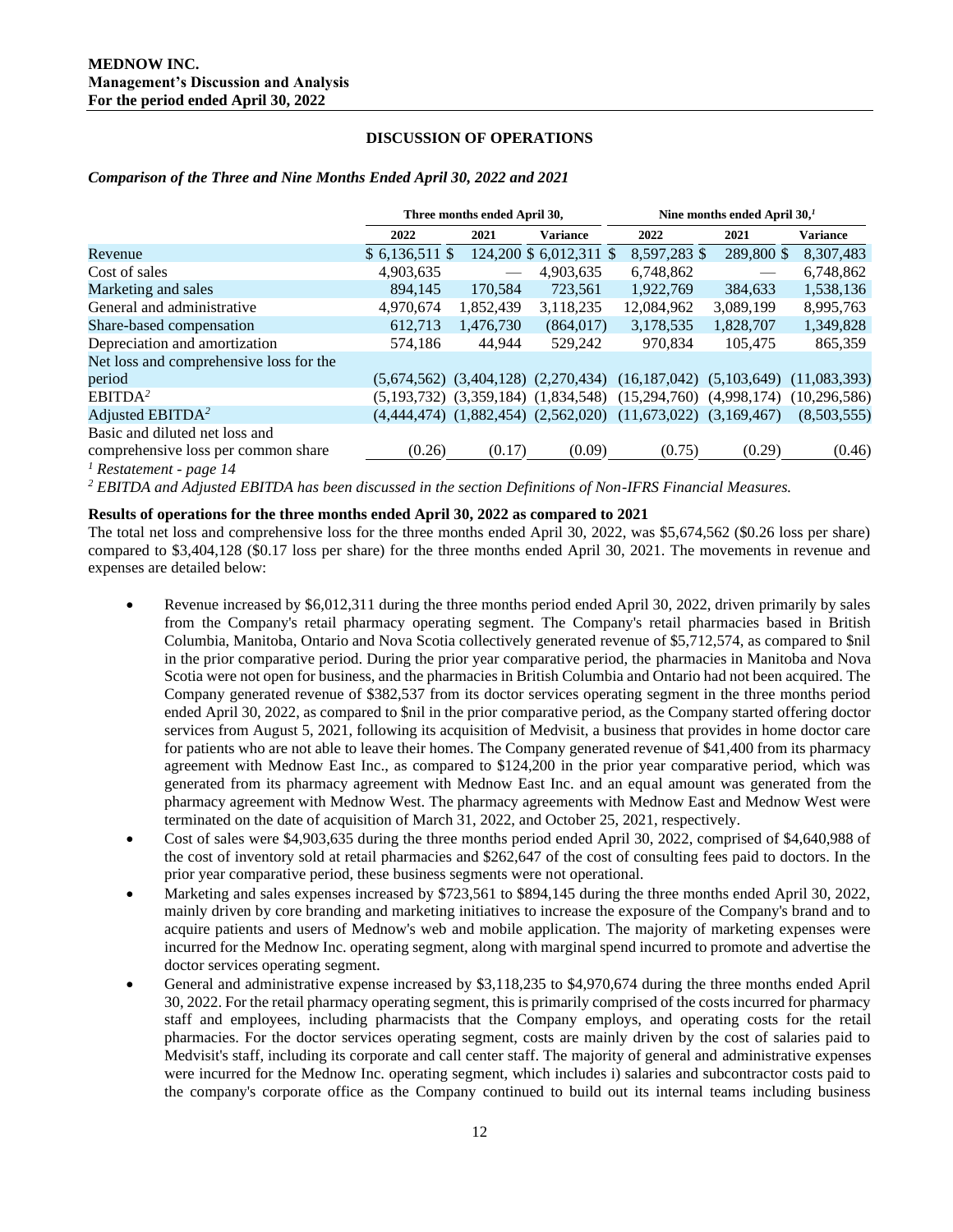development, technology, and shared support staff, ii) legal and professional fees such as acquisition costs incurred for the Company's acquisitions, and iii) investor relations and other related public company costs.

- Share-based compensation decreased by \$864,017 to \$612,713 during the three months ended April 30, 2022. The decrease in expenses is largely due to assumptions used in calculating the share-based compensation expense in accordance with the Black-Scholes option pricing model.
- Depreciation and amortization expenses increased by \$529,242 largely due to the amortization of costs which have been capitalized for the development of the Company's web and mobile application.
- EBITDA for the quarter was a loss of \$5,193,732, as compared to a loss of \$3,359,184 in the prior year comparative period, representing a decrease in EBITDA of \$1,834,548 compared to the prior comparative period. The change is primarily driven by increased corporate costs, such as increased head count, technology and marketing efforts as the Company has continued to build out its internal teams in order to scale and grow its businesses. The Company has adjusted net loss and comprehensive loss for the period for certain items to calculate EBITDA, as summarized in the section Reconciliation of Non-IFRS Measures and the section Definitions of Non-IFRS Financial Measures.
- Adjusted EBITDA for the quarter was a loss of \$4,444,474, as compared to a loss of \$1,882,454 in the prior year comparative period, representing a decrease in adjusted EBITDA of \$2,562,020. Adjusted EBITDA has been adjusted for certain items (Reconciliation of Non-IFRS Measures). EBITDA has been adjusted for certain items to calculate Adjusted EBITDA, summarized in the section Reconciliation of Non-IFRS Measures and the section Definitions of Non-IFRS Financial Measures.

## **Results of operations for the nine months ended April 30, 2022 as compared to 2021**

The total net loss and comprehensive loss for the nine months ended April 30, 2022, was \$16,187,042 (\$0.75 loss per share) compared to \$5,103,649 (\$0.29 loss per share) for the nine months ended April 30, 2021. The movements in revenue and expenses are detailed below:

- Revenue increased by \$8,307,483 during the nine months period ended April 30, 2022. The Company's retail pharmacies based in British Columbia, Manitoba, Ontario and Nova Scotia collectively generated revenue of \$7,135,155, as compared to \$nil in the prior year comparative period as the Company's pharmacies were not open and operational in the prior year period. The Company generated revenue of \$1,238,434 from the doctor services operating segment, as compared to \$nil in the prior year comparative period, as the Company started offering doctor services from August 5, 2021, following its acquisition of Medvisit, the business that provides in home doctor care for patients who are not able to leave their homes. The Company generated revenue of \$223,694 from its pharmacy agreement with Mednow East and Mednow West, as compared to \$289,800 of revenue in the prior year comparative period, which was generated from its pharmacy agreement with Mednow East Inc. and an equal amount was generated from the pharmacy agreement with Mednow West. In the prior comparative period, the pharmacy agreement was effective from October 2020 and onwards. The pharmacy agreements with Mednow East and Mednow West were terminated on the date of acquisition of March 31, 2022, and October 25, 2021, respectively.
- Cost of sales were \$6,748,862, made up of \$5,913,846 of the cost of inventory sold at retail pharmacies and \$835,016 of consulting fees paid to doctors. In the prior year comparative period, these business segments were not operational.
- Marketing and sales expenses increased by \$1,538,136 to \$1,922,769 during the nine months ended April 30, 2022, mainly driven by market initiatives to increase exposure of the Company's brand and to acquire patients and users of Mednow's web and mobile app. The majority of marketing expenses were incurred for the Mednow Inc. operating segment, along with marginal spend incurred to promote and advertise the doctor services operating segment.
- General and administrative expense increased by \$8,995,763 to \$12,084,962 during the nine months ended April 30, 2022. For the retail pharmacy operating segment, this is primarily comprised of the costs incurred for pharmacy staff and retail operating costs, such as common area maintenance fees paid to the landlord for each of the pharmacies' real estate locations. For the doctor services operating segment, costs are mainly driven by the expenses incurred to maintain the Company's internally developed application that is used for doctor home visits as well as the salaries for Medvisit's staff, including its corporate and call center staff. The majority of general and administrative expenses were incurred for the Mednow Inc. operating segment, which includes i) salaries and subcontractor costs as the Company continued to build out its internal teams, including business development,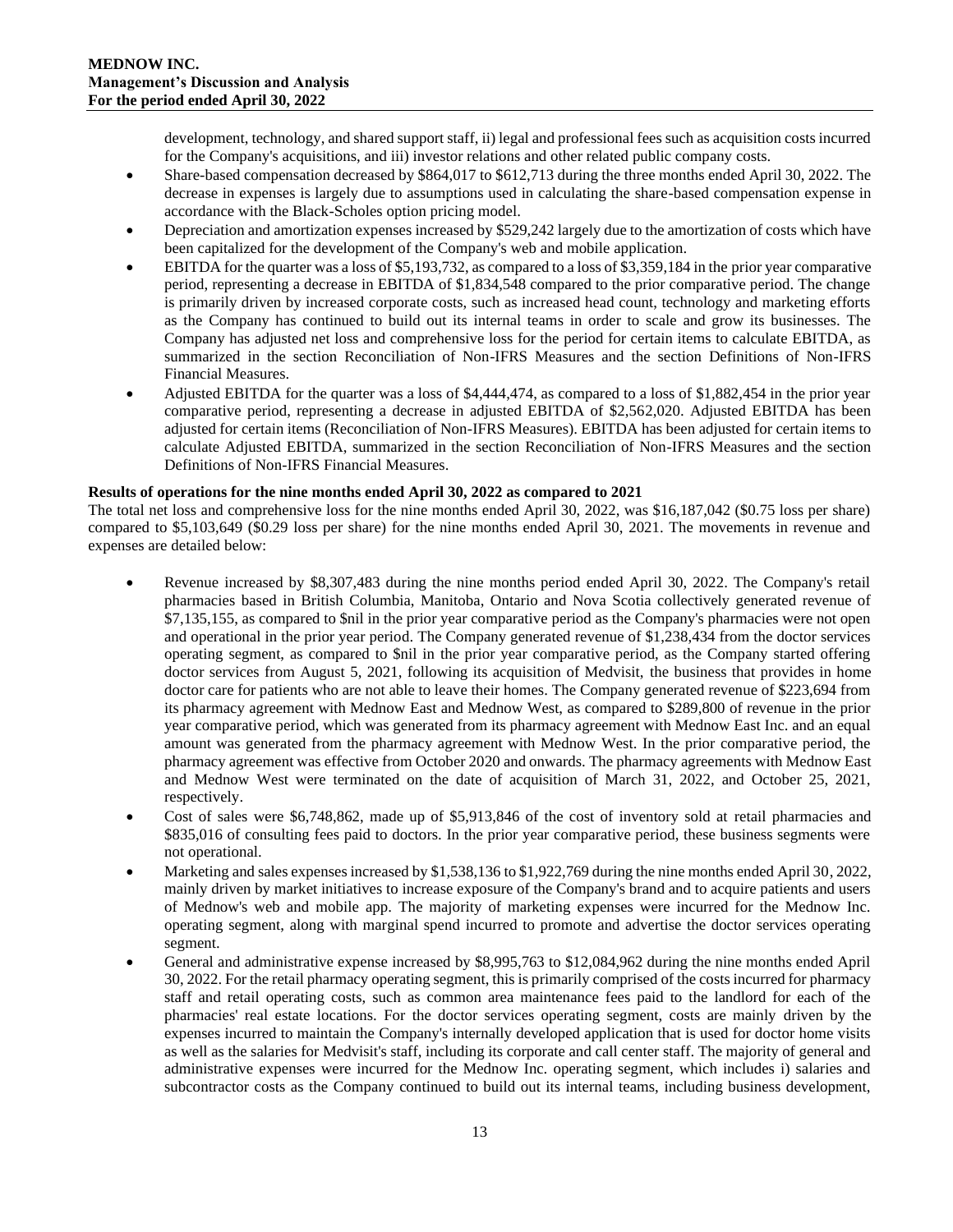technology and shared support functions, ii) legal and professional fees, including acquisition costs incurred for the Company's acquisitions, and iii) investor relations and other public company costs.

- Share-based compensation increased by \$1,349,828 to \$3,178,535 during the nine months ended April 30, 2022. The costs have increased due to the grant of stock options that were approved by the Board of Directors in the current year, and due to assumptions used in calculating the share-based compensation expense in accordance with the Black-Scholes option pricing model.
- Depreciation and amortization expenses increased by \$865,359 to \$970,834 largely due to the amortization of costs which have been capitalized for the development of the Company's web and mobile application. The Company continued to develop and enhance its web and mobile application during the nine months period ended April 30, 2022.
- EBITDA for the nine months period ended April 30, 2022 was a loss of \$15,294,760 as compared to a loss of \$4,998,174 in the prior year comparative period, representing a decrease in EBITDA of \$10,296,586. The change is primarily driven by increased corporate costs, such as increased head count, technology and marketing efforts as the Company has continued to build out its internal teams in order to scale and grow its businesses. The Company has adjusted net loss and comprehensive loss for the period for certain items to calculate EBITDA, as summarized in the section Reconciliation of Non-IFRS Measures and the section Definitions of Non-IFRS Financial Measures.
- Adjusted EBITDA for the nine months period ended April 30, 2022 was a loss of \$11,673,022, as compared to a loss of \$3,169,467 in the prior year comparative period, representing a decrease in EBITDA of \$8,503,555. EBITDA has been adjusted for certain items to calculate Adjusted EBITDA, summarized in the section Reconciliation of Non-IFRS Measures and the section Definitions of Non-IFRS Financial Measures.

# **RESTATEMENT**

The Company recorded a restatement to increase its prior year comparative share-based compensation expense for the three and nine month period ended April 30, 2021, an adjustment recognized in the Company's annual audited Consolidated Financial Statements for the year ended July 31, 2021 due to corrections in the valuation assumptions using the Black-Scholes option pricing model. The following table details the corresponding adjustments that have been done to share-based compensation expense, total expenses, net loss and comprehensive loss, and loss per share:

|                                       |             | Three months ended April 30, 2021 |             | Nine months ended April 30, 2021 |                   |             |  |  |
|---------------------------------------|-------------|-----------------------------------|-------------|----------------------------------|-------------------|-------------|--|--|
|                                       | As reported | Adjustment                        | As restated | As reported                      | <b>Adjustment</b> | As restated |  |  |
| Share-based compensation              | 255,490     | 1.221.240                         | 1.476.730   | 287,830                          | \$1,540,877       | \$1,828,707 |  |  |
| Total expenses                        | 2,326,041   | 1,221,240                         | 3,547,281   | 3,871,525                        | 1,540,877         | 5,412,402   |  |  |
| Net loss and comprehensive loss       | 2,182,888   | 1,221,240                         | 3,404,128   | 3,562,772                        | 1,540,877         | 5,103,649   |  |  |
| Loss per share - basic and<br>diluted | 0.11        | 0.06                              | 0.17        | 0.21                             | 0.09              | 0.29        |  |  |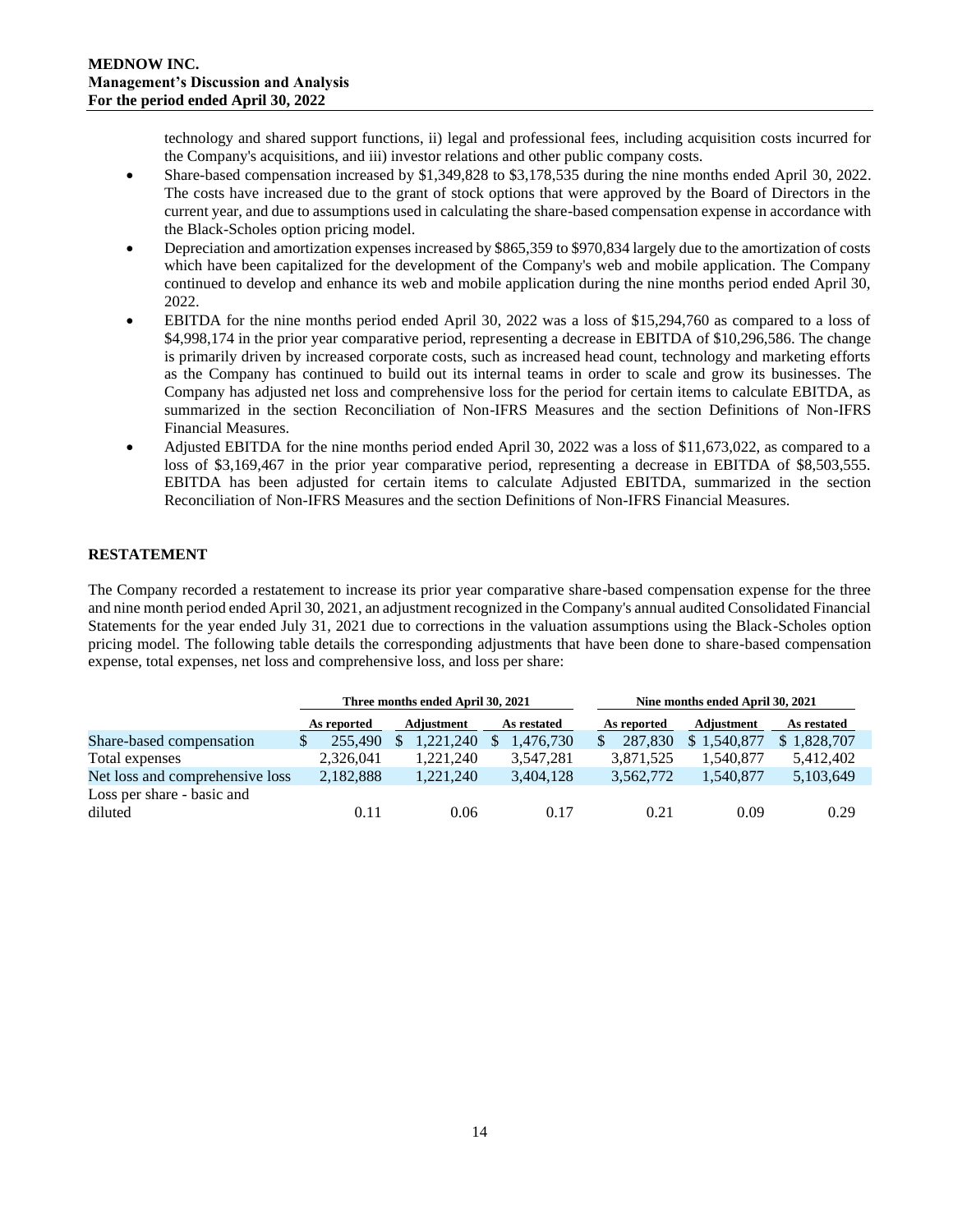## **SUMMARY OF QUARTERLY RESULTS**

The following financial data for each of the eight (8) most recently completed quarters has been prepared in accordance with IFRS.

|                                               | Three months ended |                         |                            |                     |                   |  |
|-----------------------------------------------|--------------------|-------------------------|----------------------------|---------------------|-------------------|--|
|                                               |                    | <b>July 31,</b><br>2020 | October 31,<br><b>2020</b> | January 31,<br>2021 | April 30,<br>2021 |  |
| Revenue                                       | \$                 | $-$ \$                  | 41,400 \$                  | 124,200 \$          | 124,200           |  |
| Net loss and comprehensive loss               |                    | (410, 789)              | (509,097)                  | (1,190,424)         | (3,404,128)       |  |
| EBITDA <sup>1</sup>                           |                    | (410,789)               | (483, 595)                 | (1, 155, 395)       | (3,359,184)       |  |
| Adjusted $EBITDA1$                            |                    | (410,789)               | (483, 595)                 | (803, 418)          | (1,882,455)       |  |
| Total assets                                  |                    | 5,540,787               | 5,121,398                  | 4,487,634           | 36,871,403        |  |
| Total liabilities                             |                    | 154,683                 | 244,391                    | 449,074             | 1,144,795         |  |
| Basic and diluted loss and comprehensive loss |                    |                         |                            |                     |                   |  |
| per common share                              |                    | (0.05)                  | (0.03)                     | (0.07)              | (0.17)            |  |

|                                                                                                                                                                                                                                                                                                                                 | Three months ended |              |             |              |               |  |
|---------------------------------------------------------------------------------------------------------------------------------------------------------------------------------------------------------------------------------------------------------------------------------------------------------------------------------|--------------------|--------------|-------------|--------------|---------------|--|
|                                                                                                                                                                                                                                                                                                                                 | <b>July 31,</b>    |              | October 31, | January 31,  | April 30,     |  |
|                                                                                                                                                                                                                                                                                                                                 |                    | 2021         | 2021        | 2022         | 2022          |  |
| Revenue                                                                                                                                                                                                                                                                                                                         | S.                 | 124,800 \$   | 570,343 \$  | 1,890,429 \$ | 6,136,511     |  |
| Net loss and comprehensive loss                                                                                                                                                                                                                                                                                                 |                    | (3,850,187)  | (4,799,117) | (5,713,363)  | (5,674,562)   |  |
| EBITDA <sup>1</sup>                                                                                                                                                                                                                                                                                                             |                    | (3,753,497)  | (4,662,395) | (5,438,633)  | (5,193,732)   |  |
| Adjusted $EBITDA1$                                                                                                                                                                                                                                                                                                              |                    | (2,203,583)  | (3,066,490) | (4,162,058)  | (4, 444, 474) |  |
| Total assets                                                                                                                                                                                                                                                                                                                    |                    | 34, 171, 322 | 32,935,825  | 32,070,757   | 31,336,961    |  |
| Total liabilities                                                                                                                                                                                                                                                                                                               |                    | 1,684,582    | 3,770,586   | 7,532,588    | 11,858,816    |  |
| Basic and diluted loss and comprehensive loss                                                                                                                                                                                                                                                                                   |                    |              |             |              |               |  |
| per common share                                                                                                                                                                                                                                                                                                                |                    | (0.21)       | (0.23)      | (0.26)       | (0.26)        |  |
| $\overline{l}$ countries and a direct of the function of $\overline{l}$ . The contraction of $\overline{l}$ and $\overline{l}$ and $\overline{l}$ and $\overline{l}$ and $\overline{l}$ and $\overline{l}$ and $\overline{l}$ and $\overline{l}$ and $\overline{l}$ and $\overline{l}$ and $\overline{l}$ and $\overline{l}$ an |                    |              |             |              |               |  |

*<sup>1</sup> EBITDA and Adjusted EBITDA has been discussed in the section Definitions of Non-IFRS Financial Measures.*

The Company's revenue from its quarter ended October 31, 2020, to its quarter ended July 31, 2021, was generated from pharmacy agreements with Mednow West and Mednow East. During this period of time, the Company's costs increased as it added head count, developed national pharmacy infrastructure and assets, and built its technology platform.

During the three months period ended October 31, 2021, the Company acquired Medvisit, the doctor home visits business, Mednow West, the retail pharmacy based in Vancouver, and the Company started the Mednow Virtual Care business which offers virtual care and telemedicine services. The Company generated 76% or \$433,127 of its revenue from its doctor services business during the quarter ended October 31, 2021, and 21% or \$120,194 of revenue from its pharmacy agreements.

For the period ended January 31, 2022, the Company acquired Infusicare, a retail London, Ontario based pharmacy and generated 74% or \$1,405,559 of revenue from its retail pharmacy business, as compared to 22% or \$422,770 of revenue from its doctor services business.

For the period ended April 30, 2022, the Company acquired London Pharmacare and Liver Care Canada, a business that specializes in niche categories of hepatology drugs. During its most recent quarter, the Company generated 93% or \$5,712,574 of revenue from its retail pharmacy business, as compared to 6% or \$382,537 of revenue from its doctor service business. The Company's pharmacy agreements were terminated following the acquisitions of Mednow West and Mednow East. In future quarters, the Company expects to generate a majority of its revenue through its retail pharmacy and doctor services business.

Following the IPO transaction in March, 2021, the Company has continued to invest in building retail brick-and-mortar pharmacies that are equipped to fulfill a large volume of prescription and non-prescription orders, the development of advanced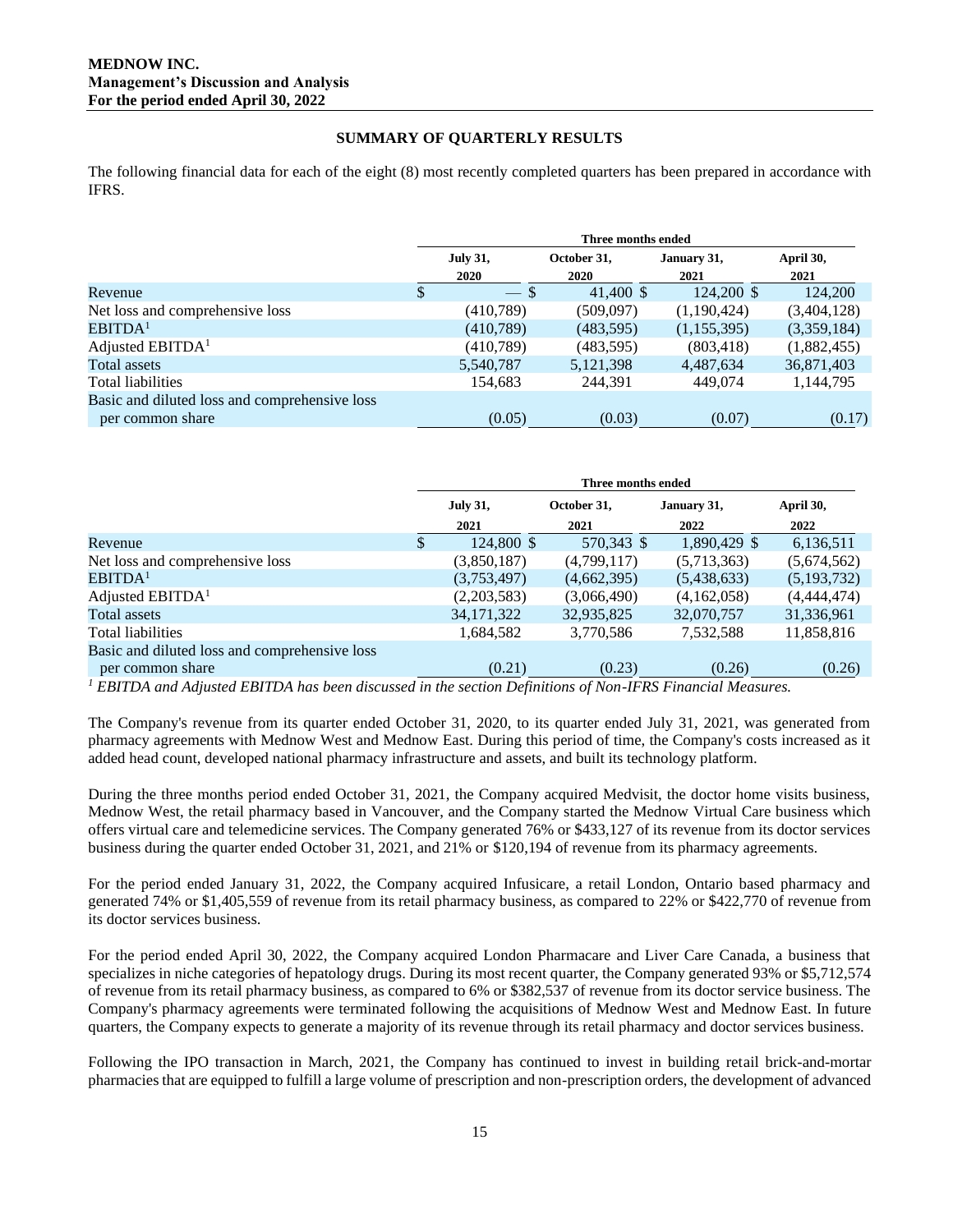technological infrastructure which includes the Mednow web and mobile application that is used by patients to order and transact with the Company, and to hire its core internal teams including business development, technology, marketing and other shared support functions. The Company has also issued stock options in accordance with its stock option plan to attract and retain top talent. The share-based compensation expense on the stock options has been valued in accordance with the Black-Scholes option pricing model on the Company's Consolidated Statements of Loss and Comprehensive Loss.

## **CORPORATE UPDATE OF FINANCIAL PERFORMANCE**

The Company provided a corporate update on February 24, 2022, on its calendar 2022 and 2023 financial objectives. Pursuant to the update, the Company forecasts to generate annual revenue between the range of \$42.5 million to \$47.5 million for the calendar 2022 year, which comprises the months from January to December 2022. The Company projects \$42 million of revenue from the retail pharmacy business segment, and \$3 million from the doctor services operating segment. The Company forecasts to have 40,000 to 45,000 active patients by the end of the 2022 calendar year. The Company forecasts to have gross margin of approximately 20% and a net loss for the year.

For the 2023 calendar year, comprising the months from January to December 2023, the Company forecasts annual revenue between the range of \$105 million to \$110 million, with \$102 million of revenue from the retail pharmacy operating segment, and \$5 million from the doctor services operating segment. The Company forecasts to have 110,000 to 120,000 active patients by the end of the 2023 calendar year. The Company forecasts to have gross margin of approximately 25% and Adjusted EBITDA in the range of \$5 million to \$10 million.

The Company plans to open retail pharmacies in Alberta and Quebec later this year.

The Company's results as at April 30, 2022, are summarized below. The Company had 23,000 active patients at the end of April 2022.

|                              |  |  | For the period ended<br>January - April 2022 |
|------------------------------|--|--|----------------------------------------------|
| Revenue                      |  |  | 7,094,007                                    |
| Cost of Sales                |  |  | 5,713,361                                    |
| Gross margin %               |  |  | 19%                                          |
| Other costs                  |  |  | 8,839,229                                    |
| <b>Net Loss</b>              |  |  | (7,458,583)                                  |
| EBITDA <sup>1</sup>          |  |  | (6,860,389)                                  |
| Adjusted EBITDA <sup>1</sup> |  |  | (5,679,244)                                  |
|                              |  |  |                                              |

*<sup>1</sup> EBITDA and Adjusted EBITDA has been discussed in the section Definitions of Non-IFRS Financial Measures.*

As of the date of this report, June 14, 2022, management has assessed that the Company is on track to meet the 2022 calendar year objectives and financial forecast above, and the Company confirms that there are no material differences in the underlying assumptions and factors that were used to develop the Company's forecast.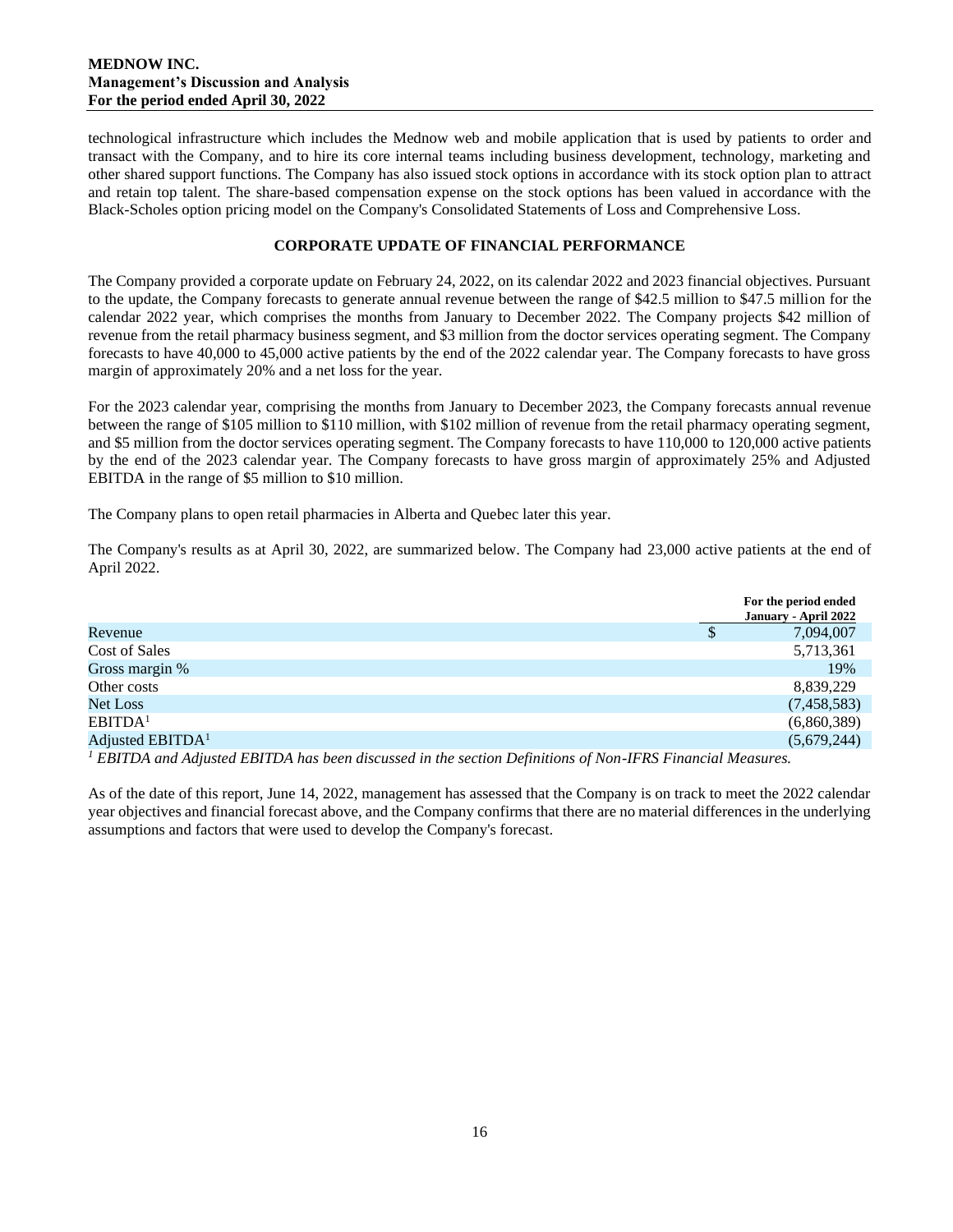# **RECONCILIATIONS OF NON-IFRS MEASURES**

| For the period ended |
|----------------------|
| January - April 2022 |
| (7,458,583)          |
| 49,103               |
| 683,444              |
| (134, 353)           |
| (6,860,389)          |
| 44,455               |
| 979,074              |
| 157,616              |
| (5,679,244)          |
|                      |

*<sup>1</sup> EBITDA and Adjusted EBITDA has been discussed in the section Definitions of Non-IFRS Financial Measures.*

# **FINANCIAL RESULTS BY OPERATING SEGMENTS**

Information for each reportable operating segment is included below:

|                       | Three months ended April 30. |   |                        |  |                    |   |              |  |                    |
|-----------------------|------------------------------|---|------------------------|--|--------------------|---|--------------|--|--------------------|
|                       | 2022                         |   |                        |  |                    |   |              |  | 2021               |
|                       | Retail                       |   |                        |  |                    |   |              |  |                    |
|                       | <b>Pharmacies</b>            |   | <b>Doctor Services</b> |  | <b>Mednow Inc.</b> |   | <b>Total</b> |  | <b>Mednow Inc.</b> |
| Revenue               | 5,712,574                    | S | 382,537                |  | 41,400             | Ф | 6,136,511    |  | 124,200            |
| Other amounts in loss | 6.228.690                    |   | 452.385                |  | 5.129.998          |   | 11,811,073   |  | 3.528.328          |
| <b>Net loss</b>       | (516, 116)                   |   | (69, 848)              |  | (5,088,598)        |   | (5,674,562)  |  | (3,404,128)        |

|                       | Nine months ended April 30, |  |                        |    |                    |   |                |  |                    |
|-----------------------|-----------------------------|--|------------------------|----|--------------------|---|----------------|--|--------------------|
|                       | 2022                        |  |                        |    |                    |   |                |  |                    |
|                       | Retail<br><b>Pharmacies</b> |  | <b>Doctor Services</b> |    | <b>Mednow Inc.</b> |   | <b>Total</b>   |  | <b>Mednow Inc.</b> |
| Revenue               | 7,135,155                   |  | 1,238,434              | \$ | 223.694            | Φ | 8,597,283      |  | 289,800            |
| Other amounts in loss | 8.211.547                   |  | 1.484.368              |    | 15.088.410         |   | 24,784,325     |  | 5.393.449          |
| <b>Net loss</b>       | 1,076,392)                  |  | (245, 934)             |    | (14, 864, 716)     |   | (16, 187, 042) |  | (5,103,649)        |

|                                                        |                          |                        |                    |              | As at July 31, |  |  |  |  |  |
|--------------------------------------------------------|--------------------------|------------------------|--------------------|--------------|----------------|--|--|--|--|--|
|                                                        |                          | As at April 30, 2022   |                    |              |                |  |  |  |  |  |
|                                                        | <b>Retail Pharmacies</b> | <b>Doctor Services</b> | <b>Mednow Inc.</b> | <b>Total</b> | Mednow Inc.    |  |  |  |  |  |
| Investment in equity securities \$                     |                          |                        | 627.917            | 627.917      | 495,475        |  |  |  |  |  |
| Non-current assets other than<br>financial instruments | 4,806,048                | 26.548                 | 10.939.491         | 15.772.087   | .992.757       |  |  |  |  |  |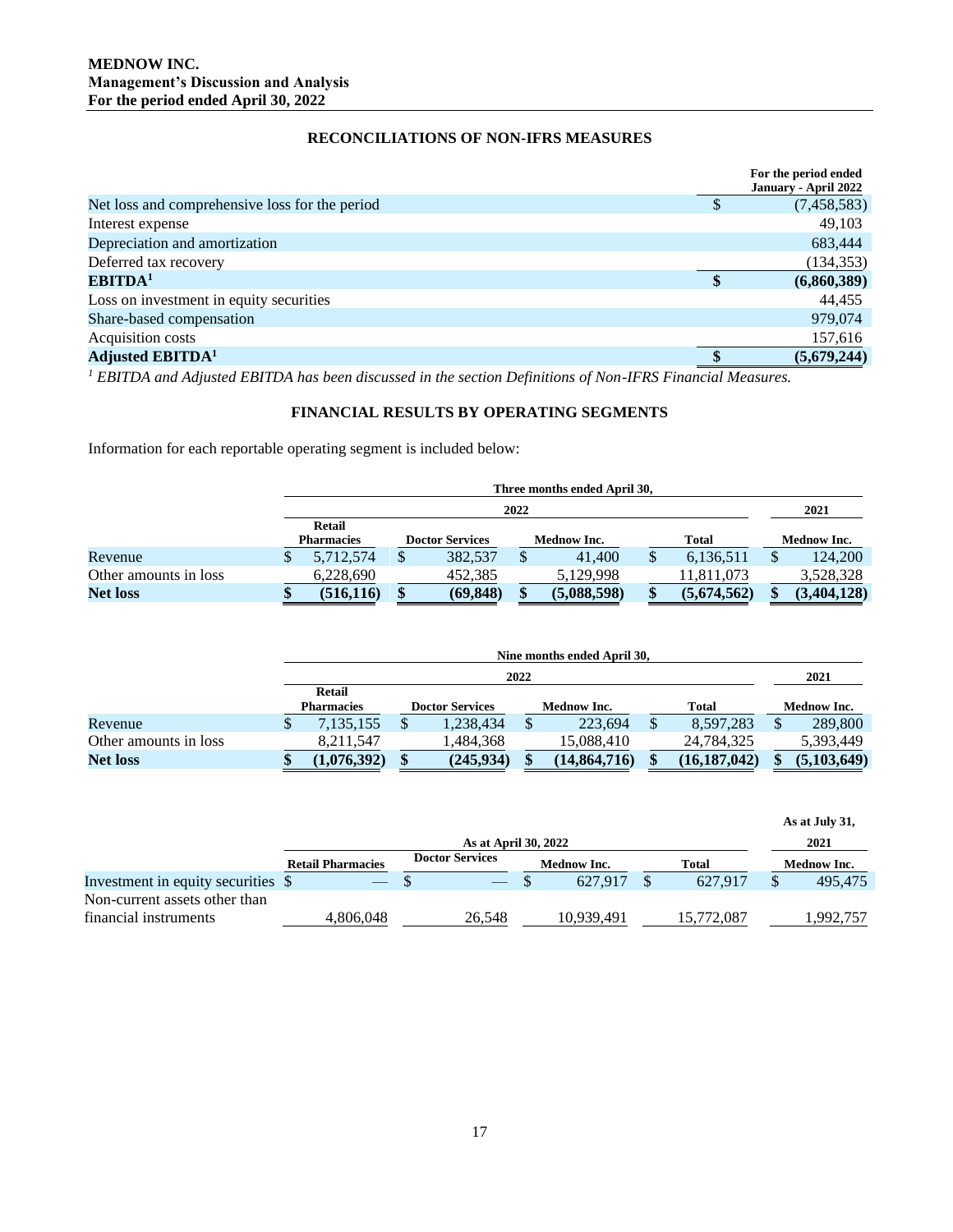## **LIQUIDITY AND CAPITAL RESOURCES**

The Company has incurred ongoing losses and expects to incur further losses in the development of its business. At April 30, 2022, the Company had working capital of \$6,473,195. While the Company has been successful in securing financings in the past, there is no assurance that it will be able to do so in the future. As at April 30, 2022, the Company had \$9,387,111 in cash (July 31, 2021: \$28,758,598).

The consolidated financial statements for the nine months ended April 30, 2022 and 2021 do not include any additional adjustments to the recoverability and classification of certain recorded asset amounts, classification of certain liabilities and changes.

#### **Financial instruments and risk management**

#### *Capital risk management*

The Company's objectives in managing its capital are to ensure the Company's ability to continue as a going concern and to maintain a flexible capital structure of equity and debt financing to optimize the costs of capital with minimal risks. The Company considers the items included in shareholders' equity to be capital. The Board of Directors monitors the Company's capital position on a regular basis.

### *Liquidity risk*

Liquidity risk is the risk that the Company will not be able to meet its financial obligations as they fall due. The Company manages liquidity risk through the management of its capital structure, including the regular monitoring of cash flow and maturity dates of financial assets and liabilities.

The following table has been prepared based on the undiscounted cash flow of financial liabilities based on the earliest date on which the Company could be required to pay. The Company continues to pursue future financing options.

|                                          | As at April 30, 2022 |                  |                       |                          |                           |  |  |  |  |
|------------------------------------------|----------------------|------------------|-----------------------|--------------------------|---------------------------|--|--|--|--|
|                                          | On                   | Within           | <b>Between one</b>    | More than                |                           |  |  |  |  |
|                                          | demand               | one year         | and five years        | five years               | <b>Total</b>              |  |  |  |  |
| Accounts payable and accrued liabilities | $$4,350,740$ \\$     |                  |                       | $\overline{\phantom{m}}$ | 4,350,740<br>$\mathbb{S}$ |  |  |  |  |
| Bank indebtedness                        | 1,694,777            |                  |                       |                          | 1,694,777                 |  |  |  |  |
| Loan payable                             |                      |                  | 30,000                |                          | 30,000                    |  |  |  |  |
| Due to related parties                   | 217,674              |                  |                       |                          | 217,674                   |  |  |  |  |
| Other cash consideration                 |                      | 342,530          | 319,256               |                          | 661,786                   |  |  |  |  |
| Contingent consideration                 |                      | 66,356           | 200,984               |                          | 267,340                   |  |  |  |  |
| Lease liabilities                        |                      | 1,167,615        | 2,562,401             | 89,306                   | 3,819,322                 |  |  |  |  |
| <b>Total</b>                             | \$ 6,263,191         | 1,576,501<br>SS. | $3,112,641$ \$<br>SS. | 89.306                   | \$11,041,639              |  |  |  |  |

On December 10, 2021, the Company acquired Infusicare, a retail pharmacy based in London, Ontario. Infusicare has access to the credit facility ("credit facility") pursuant to its agreement with HSBC Bank Canada. The credit facility is used to support the day to day operating requirements of Infusicare. The credit facility provides for a maximum line of credit of the lesser of \$1,000,000 or 90% of the Ontario Drug Benefit accounts receivable plus 80% of the other major customers accounts receivables, approved by HSBC Bank Canada, at the end of the previous month. The interest rate is at the prime rate of HSBC Bank Canada. All amounts advanced and outstanding under the credit facility shall be repaid on demand. The credit facility is secured by a general security agreement from Infusicare creating a first priority security interest in property and intellectual property of Infusicare. As at April 30, 2022, the Company had drawn \$214,432 (2021: \$nil) from its credit facility.

On February 22, 2022, the Company acquired London Pharmacare and Liver Care Canada. The companies have access to a credit facility based on its agreement with the Bank of Nova Scotia. The credit facility is used to support working capital requirements and general operating expenses of London Pharmacare and Liver Care Canada. The credit facility provides for a maximum line of credit of the lesser of \$5,000,000 or 90% of the Ontario Drug Benefit accounts receivable plus 75% of other accounts receivables, as approved by The Bank of Nova Scotia. The interest rate is at the prime lending rate of The Bank of Nova Scotia. All amounts advanced and outstanding under the credit facility shall be repaid on demand. The credit facility is secured by a general security agreement from London Pharmacare and Liver Care Canada creating a first priority security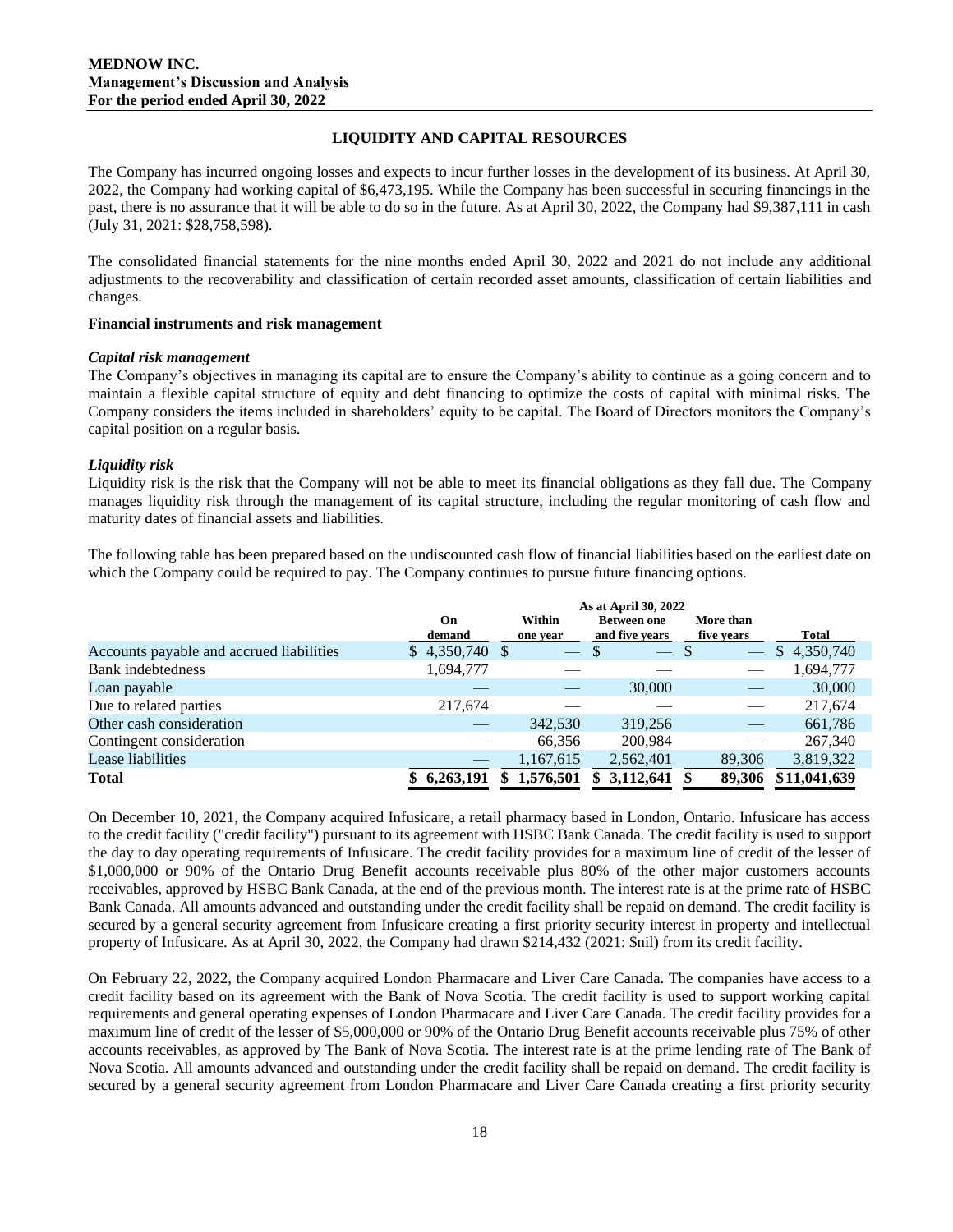## **MEDNOW INC. Management's Discussion and Analysis For the period ended April 30, 2022**

interest in assets of both companies, including receipts from insurance coverage specific to pharmacy contents and equipment. The credit facility is also secured by personal guarantees from select members of the Company's management, directors and shareholders. As at April 30, 2022, the Company had drawn \$1,480,345 (2021: \$nil) from its credit facility.

The loan payable of \$30,000 (2021: \$nil) consists of the Canada Emergency Business Allowance, a loan provided by the Federal Government of Canada to extend financial support to businesses impacted by the outbreak of the coronavirus. Pursuant to the terms, the principal amount of \$40,000 is to be repaid by December 31, 2025. If the loan is repaid by December 31, 2023, the principal amount of \$40,000 will not attract interest. If the loan is not repaid by December 31, 2023, the Company will incur interest of 5% on the amount that is unpaid. As at April 30, 2022, the Company has paid \$10,000 to reduce its principal amount owed to \$30,000. The Company expects to repay the principal amount before the end of the calendar year 2023.

|                                          | As at July 31, 2021 |          |                    |            |              |  |  |  |  |  |
|------------------------------------------|---------------------|----------|--------------------|------------|--------------|--|--|--|--|--|
|                                          | Oп                  | Within   | <b>Between one</b> | More than  |              |  |  |  |  |  |
|                                          | demand              | one year | and five years     | five vears | <b>Total</b> |  |  |  |  |  |
| Accounts payable and accrued liabilities | \$1,293,276         |          |                    |            | 1.293.276    |  |  |  |  |  |
| Lease liabilities                        |                     | 77.051   | 230,004            | 84.251     | 391.306      |  |  |  |  |  |
| Total                                    | \$1,293,276         | 77,051   | 230,004            | 84,251     | 1,684,582    |  |  |  |  |  |

## *Credit risk*

Credit risk is the risk that one party to a financial instrument will cause a financial loss for the other party by failing to honor a financial obligation. Financial instruments that potentially subject the Company to concentrations of credit risk consist of cash and cash equivalents, accounts and notes receivable and due from related parties. As at April 30, 2022, the Company's maximum exposure to credit risk for these financial instruments was as follows:

|                           | As at April 30, | As at July 31, |
|---------------------------|-----------------|----------------|
|                           | 2022            | 2021           |
| Cash and cash equivalents | 9,387,111       | 28,758,598     |
| Accounts receivable       | 2,016,673       |                |
| Due from related parties  | 205,380         | 2,023,565      |
| Notes receivable          | 500,000         |                |
| Leases receivable         | 167.830         |                |
| Interest receivable       | 38,818          |                |

The Company's accounts receivable of \$2,016,673 (2021: \$nil) consist primarily of amounts that are expected to be collected from private insurers and provincial health care plans, such as the Ontario Health Insurance Plan ("OHIP"). The Company generates revenue from sales of prescription medications to patients, and the Company submits claims to insurers based on each patient's coverage. These claims are reflected as amounts due to the Company from insurers, which are collected in accordance with standard payment terms of each insurer.

The carrying value of cash and cash equivalents, accounts receivable, notes receivable, interest receivable, leases receivable, due from related parties, accounts payable, loan payable, bank indebtedness and due to related parties approximates their fair values due to the short-term nature.

# *Currency risk*

Currency risk is the risk that fluctuations in the US dollar, Euro, and Canadian dollar will impact the Company's results, including its financial statements. The Company's transactions that are exposed to the risk of foreign currency fluctuations primarily include the costs paid to develop the web application from US and Europe based third party companies, and other vendors and suppliers who invoice and require payment in US dollars and Euros. Due to the short-term payment terms on these trade payables, the Company's currency risk is minimal. The Company does not use derivative instruments to hedge its exposure to foreign currency translations.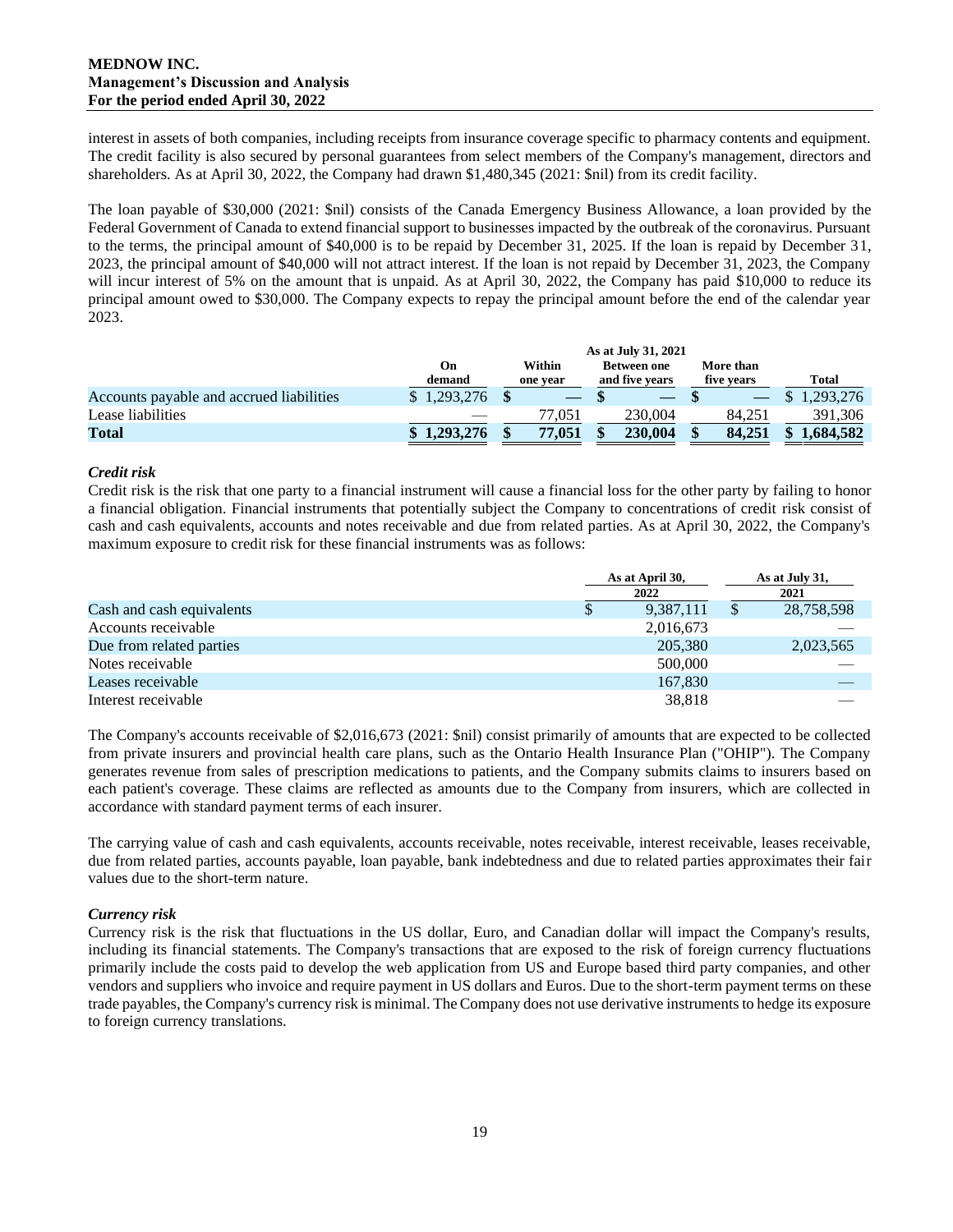# **CASH FLOWS BY ACTIVITY**

## *Comparison of the Nine Months Ended April 30, 2022, and 2021*

The table below outlines a summary of cash inflows and outflows by activity for the nine months ended April 30, 2022, and 2021.

|                                              | Nine months ended April 30, |  |             |  |  |  |  |
|----------------------------------------------|-----------------------------|--|-------------|--|--|--|--|
|                                              | 2022                        |  | 2021        |  |  |  |  |
| Net cash used in operating activities        | (11.787.831)                |  | (3,643,074) |  |  |  |  |
| Net cash (used in) from financing activities | (321.891)                   |  | 33.615.446  |  |  |  |  |
| Net cash used in investing activities        | (7,261,765)                 |  | (2,249,231) |  |  |  |  |

### **Cash used in operating activities**

The Company's cash outflows from operating activities for the nine months ended April 30, 2022, primarily relate to (i) people costs, including salaries and consulting fees as the Company continued to build out its retail pharmacy operations, marketing expertise, institutional business, and other back-office support teams, (ii) marketing costs for national advertising campaigns and initiatives to increase brand exposure, (iii) acquisition costs incurred for the Company's completed and pending acquisitions, (iv) legal and other professional fees incurred by the Company, and (v) investor relations activities and related public company costs.

## **Cash flows used in financing activities**

During the period ended April 30, 2022, the Company repaid \$10,000 of its short-term debt relating to the Canada Emergency Business Allowance and paid \$322,340 of lease liabilities primarily in connection with leased real estate space for the retail pharmacies and corporate offices in Nova Scotia, Ontario, Manitoba and British Columbia. The Company received net cash proceeds of \$10,451, funds that were drawn from credit facilities with Canadian banks.

## **Cash used in investing activities**

The Company's cash outflows from investing activities primarily relate to (i) the acquisition of Infusicare Canada Inc. for \$1,832,122, (ii) the acquisition of Medvisit for \$1,295,996, (iii) acquisition of London Pharmacare and Liver Care for \$963,450, (iv) \$500,000 paid by the Company to Doko Medical Inc. for the issuance of a promissory note, (v) the related party loan of \$349,938 mainly to Mednow East Inc., Mednow West and Mednow Clinics, (vi) the cost of the additional subscription in Life Support's shares of \$250,000, (vii) the purchase of pharmacy equipment and other capital expenditures of \$887,643, and (viii) and \$1,219,272 of costs incurred to develop the Company's web and mobile application.

# **SIGNIFICANT ACCOUNTING POLICIES**

### **Business Combinations, Non-Controlling Interest and Goodwill**

During the nine months ended April 30, 2022, the Company adopted IFRS 3, Business Combinations, as the Company completed acquisitions discussed in Note 4. IFRS 3 establishes requirements for how an acquirer in a business combination recognizes and measures in its financial statements the assets acquired and liabilities assumed; recognizes and measures the goodwill acquired in the business combination; and determines what information to disclose to enable users of the financial statements to evaluate the nature and financial effects of the business combination. The Company accounts for business combinations by applying the acquisition method.

The Company has also applied IFRS 3 to recognize, measure and disclose the non-controlling interest in its virtual care and telemedicine business which operates as Mednow Virtual Care Ltd., a subsidiary controlled by Mednow Inc. Non-controlling interest represents the equity interest that is owned by parties outside of the Company. The share of net assets of the subsidiaries attributable to non-controlling interest is presented as a component of equity.

At the acquisition date, the identifiable assets acquired and the liabilities assumed were recognized at their fair value. Goodwill was measured as the excess of the sum of the consideration transferred over the net of the acquisition date amounts of the identifiable assets acquired and the liabilities assumed. Goodwill is allocated to the cash generating unit ("CGU") or group of CGUs which are expected to benefit from the synergies of the combination. After initial recognition, goodwill is measured at cost less any accumulated impairment losses. Contingent consideration was measured at fair value at the time of the business combination and was taken into account in the determination of goodwill. The contingent consideration liability is remeasured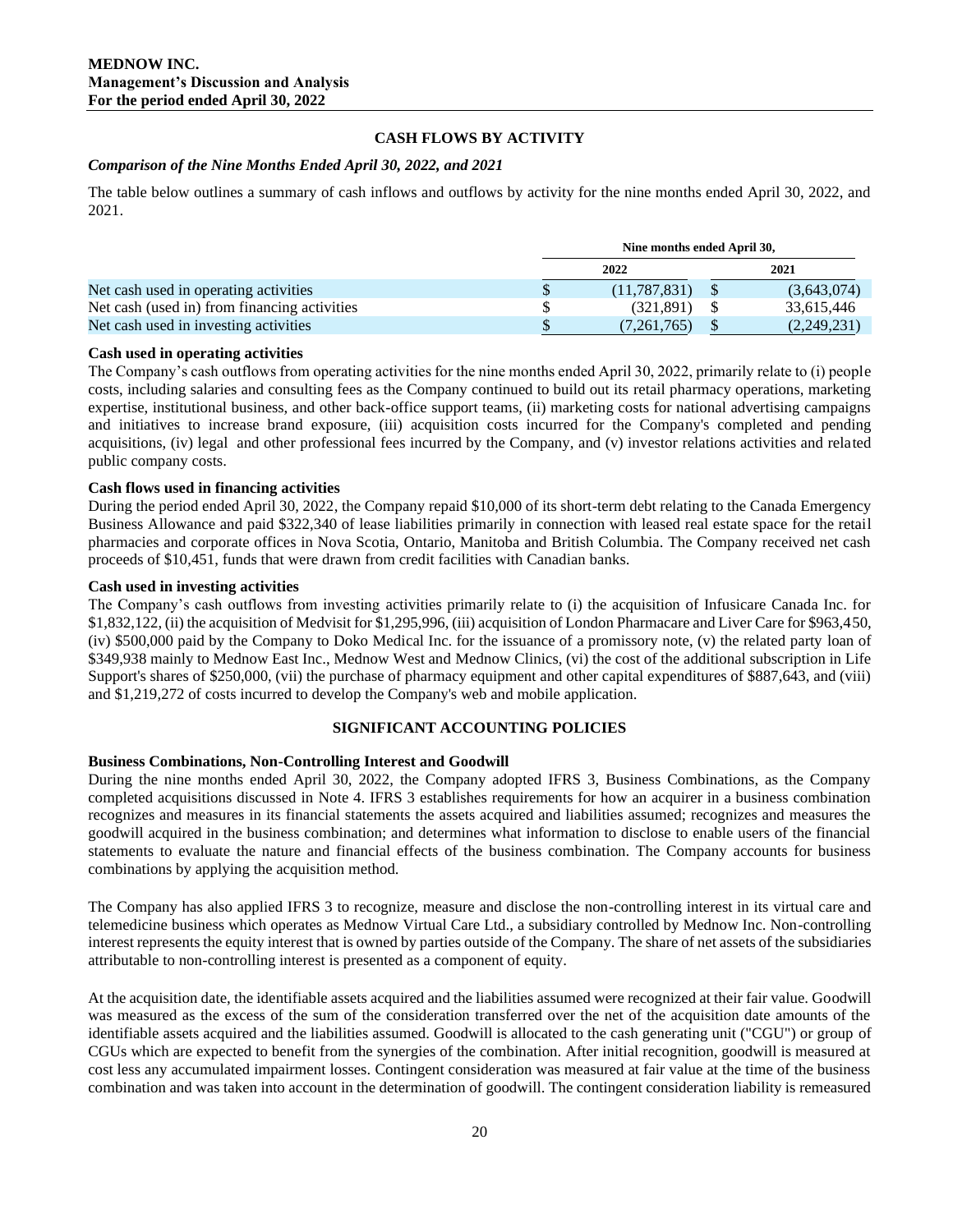at fair value at each reporting date and subsequent changes in the fair value of the contingent consideration are recognized in acquisition costs on the consolidated statements of loss and comprehensive loss. Acquisition costs are expensed as incurred.

Changes in the fair value of the contingent consideration that qualify as measurement period adjustments are adjusted retrospectively, with changes impacting goodwill. Measurement period adjustments arise from additional information obtained during the measurement period which cannot exceed one year from the acquisition date about circumstances that existed at the acquisition date.

## **Inventory**

Inventory is valued and recorded at the lower of cost and net realizable value. Cost includes all direct expenses in bringing inventory to its present condition and location, net of consideration received from suppliers and vendors. Net realizable value is the estimated selling price in the ordinary course of business, less the estimated selling expenses. Inventory is written down to net realizable value when the cost of inventories is estimated to be unrecoverable due to obsolescence, damage, shrinkage or declining retail prices. The Company records consideration received from suppliers and vendors as a reduction to the cost of inventory, and these amounts are recognized in cost of sales when the associated inventory is sold.

## **Assets held for sale**

The Company has classified assets as assets held for sale if they meet certain criteria, which includes the existence of and commitment to a plan to dispose the assets; the expected selling price of the assets; and the expected timing of the completion of the anticipated sale. The Company has recorded the assets held for sale at the lower of their carrying value and fair value less costs to sell on the Consolidated Statements of Financial Position. The Company reviews the criteria for assets held for sale each period.

## **Leases receivable**

The leases receivable balance relates to leases that the Company has entered into with the landlord and has subsequently entered into a sublease agreement with the tenant. The lease receivable for the sublease was measured at the amount equal to the lease liability, and includes the underlying interest income resulting from the sublease agreement.

When the Company enters into sublease arrangements as an intermediate lessor, the Company assesses whether the sublease is classified as a finance sublease or an operating sublease by reference to the corresponding right-of-use asset arising from the head lease, rather than by reference to the underlying asset.

### **Intangible assets**

Intangible assets acquired are measured on initial recognition at cost. The cost of intangible assets acquired in a business combination is their fair value at the date of acquisition. Following initial recognition, intangible assets are carried at cost less any accumulated amortization and accumulated impairment losses, if any. Amortization is calculated using the straight-line basis as this approach best reflects the consumption and benefit patterns pertaining to the asset's use. The Company's indefinite life intangible assets are tested for impairment on an annual basis or more frequently if there are indicators that the indefinite life intangible assets may be impaired. The customer relationships, doctor relationships and intellectual property are tested for impairment when indicators are present.

On November 12, 2021, the Company entered into an agreement with TruDiagnostic, a United States based company, to acquire a two year license and distribution rights to sell epigenetic testing kits to patients in Canada. The license has been recorded as an intangible asset.

The Company has recognized the following intangible assets from its acquisitions based on the purchase price allocation (Note 4) that was performed during the nine months period ending April 30, 2022.

- Customer and doctor relationships The Company's customer and doctor relationships consists of the fair value assessed using management's financial projections, historical data and assumptions based on repeat customers for the Medvisit doctor home visits business and the Mednow West, London Pharmacare, Mednow East and Infusicare retail pharmacies, and based on the Company's ability to continue to retain doctors for the Liver Care business.
- Intellectual property The Company's intellectual property consists of the fair value of the internally developed application that is used by doctors for the coordination and scheduling of doctor home visits, to record patient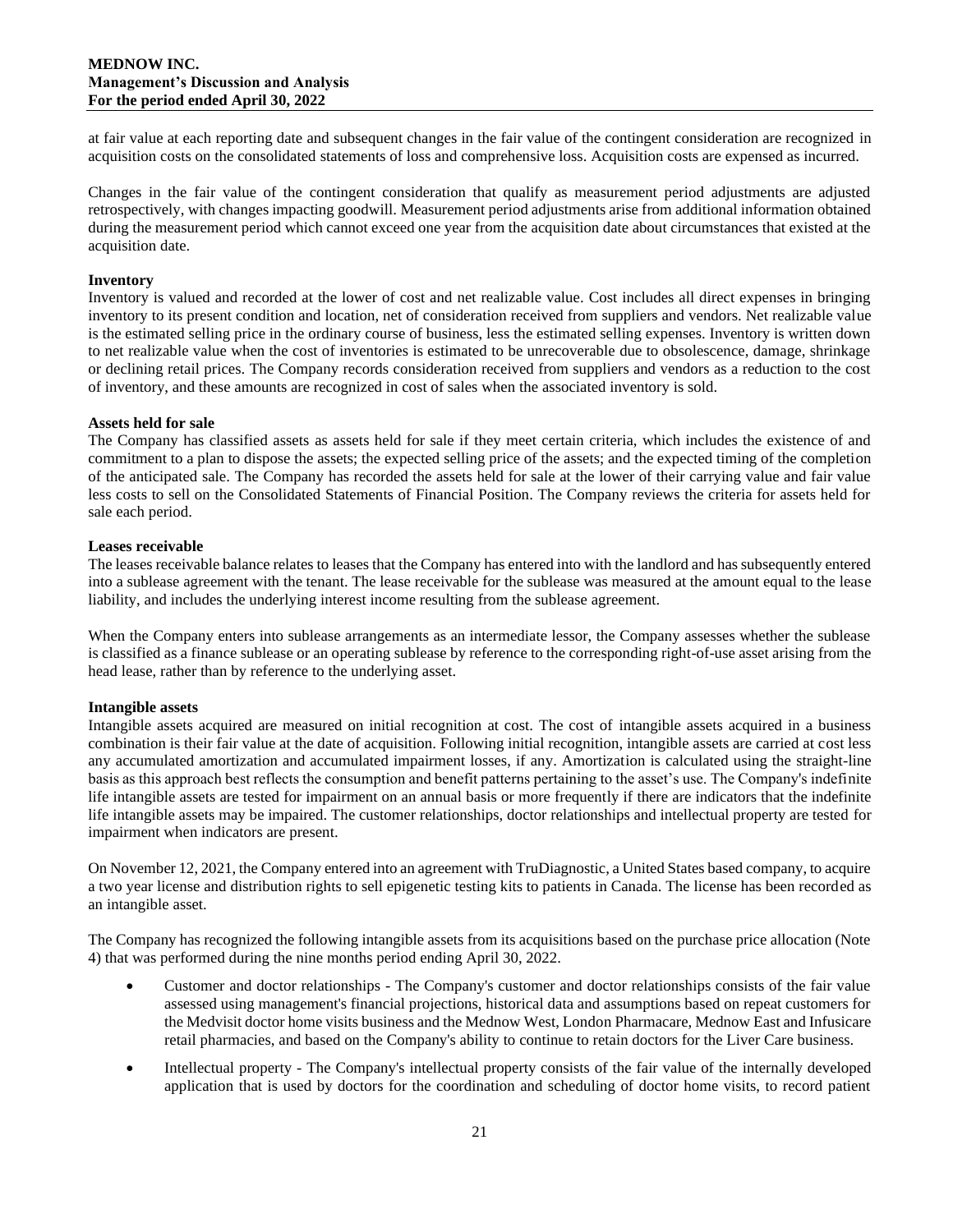medical reports and diagnosis, as well as to bill the provincial health care plan. The application is used by Medvisit for its doctor home visits business.

• Brand - The Company's brand consists of the value attached to the Medvisit operating trade name based on management's financial projections and assumptions.

| Customer and doctor relationships | $5-10$ years    |
|-----------------------------------|-----------------|
| Intellectual property             | 5 years         |
| <b>Brand</b>                      | Indefinite life |
| License                           | 2-3 years       |

## **Deferred income**

In 2017, Liver Care Canada received cash consideration of \$1,000,000 from McKesson Canada Corporation ("McKesson") in exchange for Liver Care Canada agreeing to purchase prescription and over-the-counter medications from McKesson. The cash consideration was initially recorded as deferred income on the Consolidated Statements of Financial Position, and is recorded as a reduction to the cost of inventory into the Consolidated Statement of Loss and Comprehensive Loss based on a calculation that is tied to the fair value of the medications purchased during the period.

### **Income Taxes**

Deferred income taxes are recorded based on temporary differences between the tax base of assets and liabilities and their carrying values in the consolidated financial statements. Deferred income taxes are determined on a non-Statements of Financial Position dates, and are expected to apply when the deferred income tax asset or liability is recovered or settled. Deferred income tax assets are recognized to the extent that it is probable that future taxable profit will be available against which the deductible temporary differences can be utilized.

### **Revenue recognition**

The Company's operating revenue is primarily comprised of sales from three (3) key sources:

**(1)** The Company sells prescription and over-the-counter medications at its retail pharmacies through online and walk-in channels. The Company owns brick-and-mortar retail pharmacies which service patients in the provinces of British Columbia, Ontario, Manitoba and Nova Scotia.

**(2)** The Company offers doctor services, such as virtual care and telemedicine services, which are facilitated through the web and mobile application, as well as doctor home visits for patients who are unable to leave their homes. Virtual care and telemedicine services are offered in the provinces of British Columbia and Ontario, and doctor home visits are offered in Ontario. The Company enters into consulting agreements with doctors, pursuant to which the doctors provide medical consultations to patients, and the Company provides the technological infrastructure, including a proprietary web and mobile application to facilitate the delivery of virtual care, telemedicine services and doctor home visits. For a majority of doctors, the Company pays the doctors a fixed percentage of the gross billings for each patient/doctor consultation. The Company bills and collects the gross billings for each patient/doctor consultation primarily from the provincial health care plan; out of pocket costs are billed and collected from the patient and private insurance plans. The gross billings for each patient/doctor consultation are recorded as revenue in the Consolidated Statement of Loss and Comprehensive Loss. Gross billings for consultations are variable, based on the nature of each medical consultation. The Company has applied judgement and used assumptions to conclude that it is the principal in the doctor services operating segments.

**(3)** The Company provided marketing and technology support services to Mednow East pursuant to the pharmacy agreement discussed in Note 19.

Revenue is recognized when control of the goods or services has been transferred to the patient, at the time the point of sale is made or when the service is delivered to customers. Revenue is measured at the amount of consideration the Company expects to be entitled to, net of sales tax, discounts, and sales adjustments.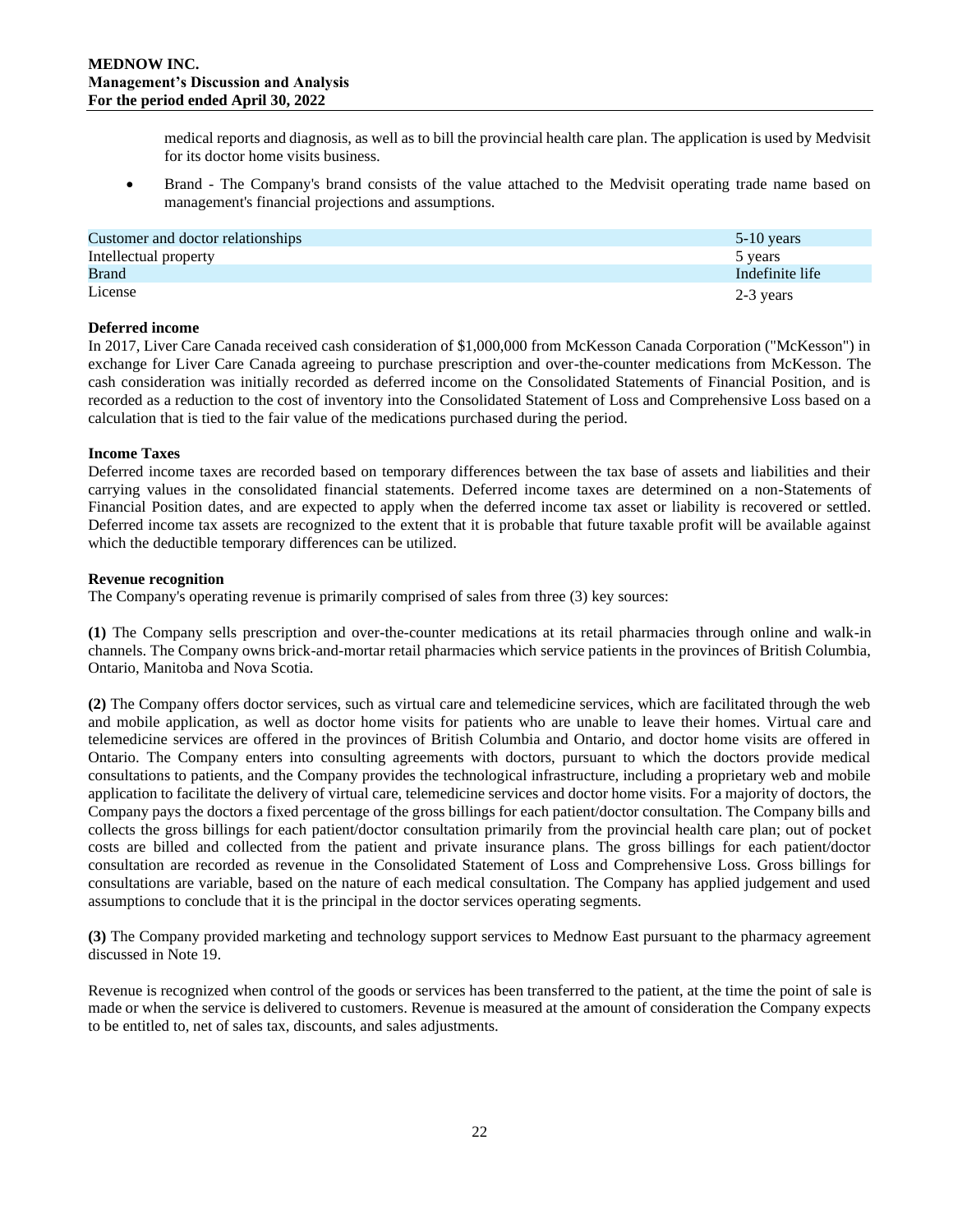## **Cost of sales**

Cost of sales is comprised of the product cost of goods sold in Company-owned retail pharmacy stores through online and walk-in channels. Products sold at the Company's retail pharmacy stores primarily consist of prescription and over-the-counter medications.

Cost of sales also includes the cost of the consulting fees paid to doctors for virtual care and telemedicine services, as well as doctor home visits.

## **Acquisition costs**

Acquisition costs, reported under General and Administrative expenses on the Statement of Loss and Comprehensive Loss, include costs associated with business combinations, whether completed or not, such as advisory, legal, accounting, valuation and other professional or consulting fees.

## **Significant Judgements, Assumptions and Estimates**

The following are examples of the significant estimates and assumptions that have been made during the three and nine month periods ended April 30, 2022, in applying the Company's accounting policies that have a significant impact on the amounts in these Condensed Interim Consolidated Financial Statements.

- The determination of the purchase price accounting of the businesses that the Company has acquired, including the acquisition date fair value of the identifiable assets and liabilities acquired. The underlying assumptions and estimates used for the purchase price accounting impact the asset and liability amounts recorded in the statement of financial position on the acquisition date. The estimated economic lives of the acquired amortizable assets, the identification of intangible and fixed assets, the determination of the indefinite or finite useful lives of intangible and fixed assets acquired, and the application of IFRS 16 lease accounting standards impact the Company's profit or loss from the date of acquisition.
- The judgement and assumptions used by the Company in assessing the presentation of revenue on a gross versus net basis for the doctor services operating segments. This assessment is based on various factors, including whether the Company controls the service provided to the patient, and whether the Company is the principal in the transaction (which would lead to the gross recognition of revenue), or whether the Company is the agent in the transaction (which would lead to the net recognition of revenue). The assessment of whether the Company is considered the principal or agent has an impact primarily on the accounting of the amount of revenue and cost of sales recorded.
- The expected credit losses ("ECL") applied against loans, including notes receivable, accounts receivable, leases receivable and due from related parties based on forward-looking factors.
- The judgment and assumptions used by the Company in assessing the acquisitions of London Pharmacare and Liver Care on the acquisition date of February 22, 2022 as a single business acquisition. This assessment is based on factors, including whether the acquisitions are entered into at the same time or in contemplation of each other, whether the acquisitions form a single transaction designed to achieve an overall commercial effect, whether the occurrence of one arrangement is dependent on the occurrence of at least one other arrangement, and whether one arrangement considered on its own is not economically justified, but it is economically justified when considered together with other arrangements.
- The judgement used in assessing for indicators of impairment for the Company's intangible assets and goodwill.
- The determination of the valuation of inventory, including the assumptions used to calculate the net realizable value of the inventory.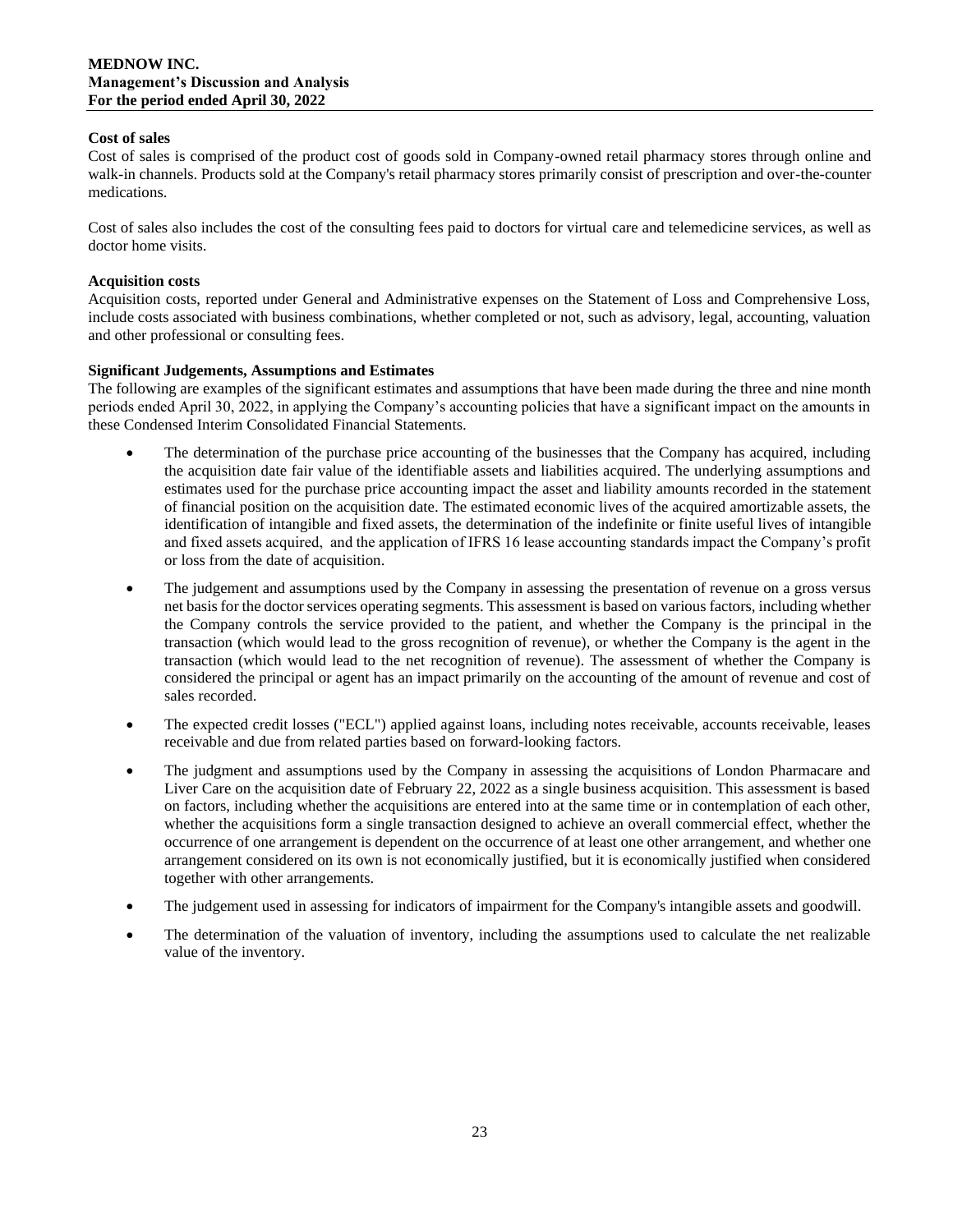## **RELATED PARTY TRANSACTIONS**

The Company's related parties include key management personnel. Key management personnel include the directors (executive and non-executive) and officers of the Company. Remuneration of key management personnel that was included in general and administrative expenses on the statement of loss and comprehensive loss is below.

As at April 30, 2022, included in accounts payable and accrued liabilities was \$35,392 (2021: \$16,831) of payments owed to key management personnel.

|                                                  | Three months ended April 30. |  |           | Nine Months Ended April 30, |  |           |
|--------------------------------------------------|------------------------------|--|-----------|-----------------------------|--|-----------|
|                                                  | 2022                         |  | 2021      | 2022                        |  | 2021      |
| Management and director remuneration             | 491.461                      |  | 226,276   | $$1,440,370$ \$             |  | 475.716   |
| Share-based compensation expense - directors and |                              |  |           |                             |  |           |
| officers                                         | 311.933                      |  | 995.929   | 1.496.130                   |  | 1,293,883 |
|                                                  | 803.394                      |  | 1,222,205 | $$2,936,500$ \$             |  | 1,769,599 |

On September 15, 2020, the Company entered into a pharmacy agreement (the "Mednow East Pharmacy Agreement") with Mednow East Inc. ("Mednow East"), a company that was controlled by the following members of management, directors and shareholders of Mednow: (1) Ali Reyhany, President, director, and shareholder of Mednow Inc.; (2) Felipe Campusano, director and shareholder of Mednow Inc.; (3) Karim Nassar, CEO, director and shareholder of Mednow Inc. On March 31, 2021, Mednow East was acquired by the Company (Note 4) based on the terms of the share purchase agreement, which has replaced the terms and conditions of the pharmacy agreement, including the service fee revenue which is terminated on the date of acquisition. The loan owed by Mednow East prior to the acquisition is recognized as an intercompany loan between Mednow East and Mednow, and the intercompany loan is eliminated on these Condensed Interim Consolidated Financial Statements.

On September 24, 2020, the Company entered into a pharmacy agreement (the "Mednow West Pharmacy Agreement") with Mednow Pharmacy Inc. ("Mednow West"), a company that was controlled by the following members of management, directors and shareholders of Mednow: (1) Ali Reyhany, President, director, and shareholder of Mednow Inc.; (2) Felipe Campusano, director and shareholder of Mednow Inc.; (3) Karim Nassar, Chief Executive Officer of Mednow Inc. On October 25, 2021, Mednow West was acquired by the Company (Note 4) pursuant to the terms of the share purchase agreement, which has replaced the terms and conditions of the pharmacy agreement, including the service fee revenue which is terminated on the date of acquisition. The loan owed by Mednow West prior to the acquisition is recognized as an intercompany loan between Mednow West and Mednow, and the intercompany loan is eliminated on these Condensed Interim Consolidated Financial Statements.

The Company has provided an unsecured, on-demand, non-interest bearing loan of \$118,274 to Mednow Clinic Ltd., a business controlled by Karim Nassar, Chief Executive Officer of Mednow Inc.

The Company acquired London Pharmacare and Liver Care Canada on February 22, 2022, and assumed the non-interest bearing receivables of \$18,328 due from Medpoint Care Pharmacy, a company controlled by Karim Ragheb, Chief Executive Officer of London Pharmacare and Liver Care, Felipe Campusano, director and shareholder of the Company, and Ali Reyhany, President, director and shareholder of the Company; and a receivable of \$68,778 primarily due from Karim Ragheb, Chief Executive Officer of London Pharmacare and Liver Care, and Felipe Campusano, director and shareholder of the Company. The Company also assumed the non-interest bearing payables due to Point Edward Pharmacare Inc., Thunder Bay IDA Pharmacy, Care Education Inc. and 2627639 Ontario Inc. The aforementioned businesses are controlled by Karim Ragheb, Chief Executive Officer of London Pharmacare and Liver Care, Felipe Campusano, director and shareholder of the Company, and Ali Reyhany, President, director and shareholder of the Company. During the period ended April 30, 2022, the related party balances changed largely to a cash settlement that the Company received from Thunder Bay IDA Pharmacy.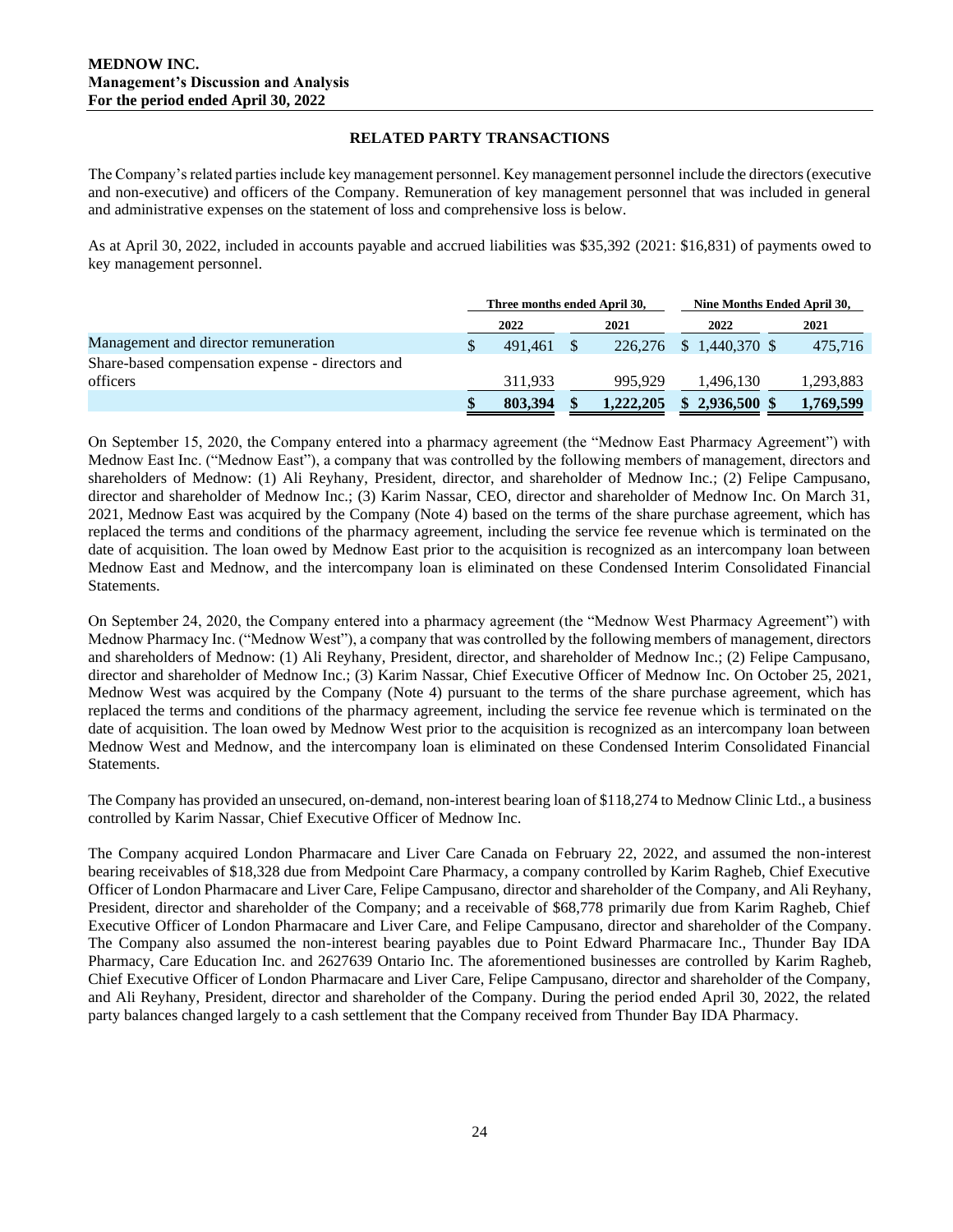|                                                                    | As at April 30,<br>2022 |    | As at July 31,<br>2021 |
|--------------------------------------------------------------------|-------------------------|----|------------------------|
| Due from related parties                                           |                         |    |                        |
| Mednow East Inc.- on demand, non-interest bearing                  | \$                      | \$ | 845,115                |
| Mednow East Inc.- on demand, interest bearing at 18% per annum     |                         |    | 233,910                |
| Mednow Pharmacy Inc.- on demand, non-interest bearing              |                         |    | 684,687                |
| Mednow Pharmacy Inc.- on demand, interest bearing at 18% per annum |                         |    | 217,350                |
| Mednow Clinic Ltd.- on demand, non-interest bearing                | 118,274                 |    | 42,503                 |
| Medpoint Care Pharmacy.- on demand, non-interest bearing           | 18,328                  |    |                        |
| Due from other related parties- on demand, non-interest bearing    | 68,778                  |    |                        |
|                                                                    | 205,380                 |    | 2,023,565              |
| Due to related parties                                             |                         |    |                        |
| Point Edward Pharmacare Inc.- on demand, non-interest bearing      | 85,412                  |    |                        |
| Thunder Bay IDA Pharmacy.- on demand, non-interest bearing         | 10,229                  |    |                        |
| Care Education Inc.- on demand, non-interest bearing               | 97,277                  |    |                        |
| 2627639 Ontario Inc.- on demand, non-interest bearing              | 24,756                  |    |                        |
|                                                                    | 217,674                 |    |                        |

The Company entered into a formal management services agreement with Care Health Inc. on September 25, 2020. For a monthly fee of \$5,000, Care Health Inc. provides Mednow with back office support including general administrative support and advisory services, as the board of directors of Mednow may reasonably request from time to time. Care Health Inc. is controlled by Felipe Campusano, director and shareholder of the Company, and Ali Reyhany, President, director and shareholder of the Company. Care Health Inc. is also a shareholder of Mednow.

The related party transactions are conducted in the normal course of business operations and were measured at the exchange amount, which is the amount agreed to by the related parties.

|                                              | Three months ended April 30, |  |         |   | Nine Months Ended April 30, |  |         |  |
|----------------------------------------------|------------------------------|--|---------|---|-----------------------------|--|---------|--|
|                                              | 2022                         |  | 2021    |   | 2022                        |  | 2021    |  |
| <b>Revenues</b>                              |                              |  |         |   |                             |  |         |  |
| Mednow East Inc.                             | 41,400                       |  | 62.100  | S | 165.600                     |  | 144,900 |  |
| Mednow Pharmacy Inc.                         |                              |  | 62,100  |   | 58,094                      |  | 144,900 |  |
|                                              | 41,400                       |  | 124,200 |   | 223.694                     |  | 289,800 |  |
| General and administrative - management fees |                              |  |         |   |                             |  |         |  |
| Care Health Inc.                             | 15,000                       |  | 15,000  |   | 45,000                      |  | 45,000  |  |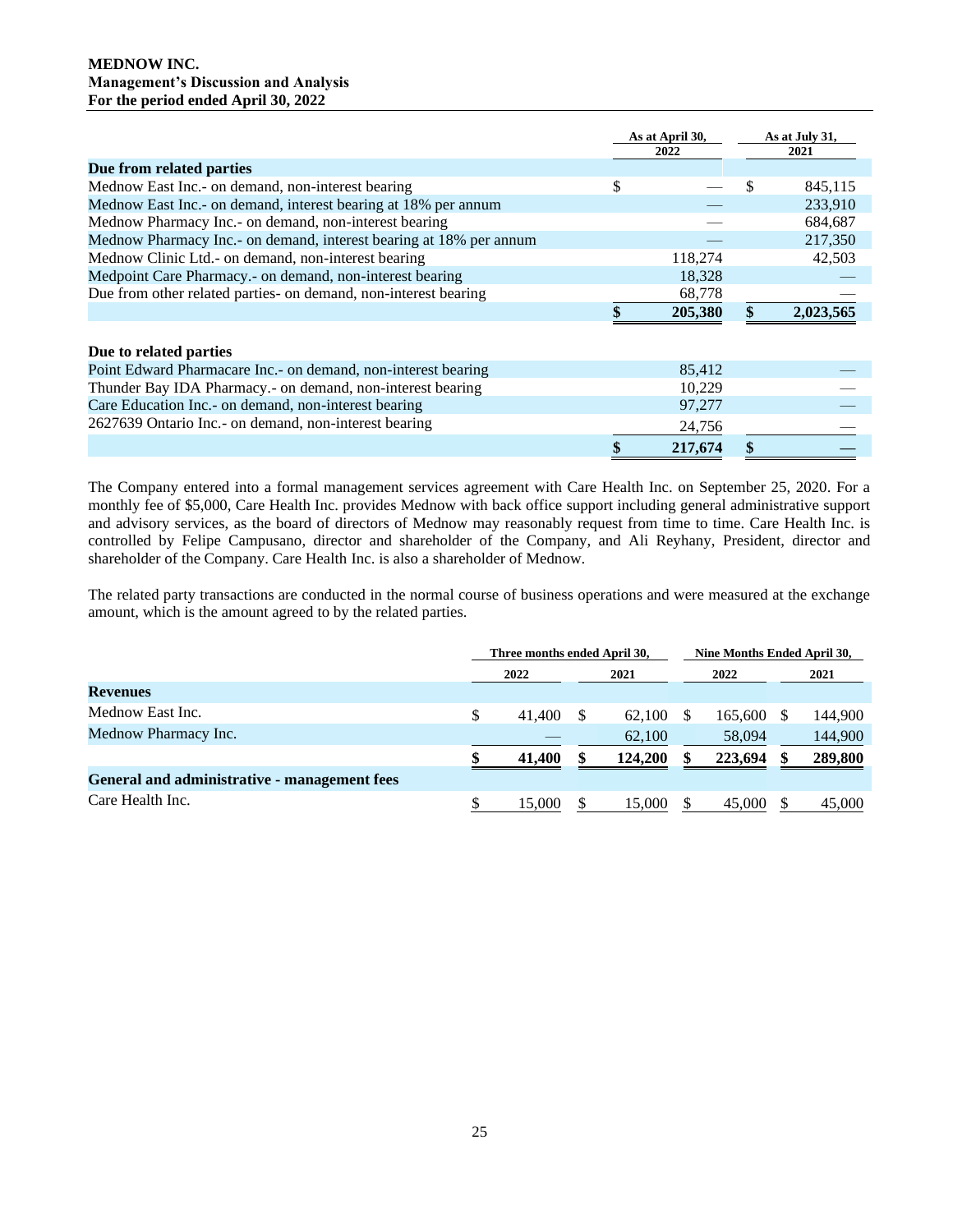# **INITIAL PUBLIC OFFERING - USE OF PROCEEDS**

On March 4 2021, the Company completed an initial public offering and raised gross proceeds of \$37,073,194. The following table sets out a comparison of how the Company used the proceeds following the initial public offering, an explanation of the variances and the impact of the variances, if any, on the Company's ability to achieve its business objectives and milestones.

|                                                      | Original estimated use of | <b>Original estimated</b> |               |
|------------------------------------------------------|---------------------------|---------------------------|---------------|
|                                                      | proceeds                  | use of proceeds           | Actual use of |
| <b>Description</b>                                   | (minimum offering)        | (maximum offering)        | proceeds      |
| <b>Branding and Service Integration Assets</b>       | \$<br>$50,000$ \$         | $50,000 \text{ }$ \$      | 100,000       |
| <b>Technology Development Investments</b>            | 400,000                   | 400,000                   | 985,000       |
| <b>Marketing Expenses</b>                            | 773,000                   | 773,000                   | 2,448,000     |
| Expansion of Product Offering to include Non-        |                           |                           |               |
| Prescription Goods and Medical Devices               | 75,000                    | 75,000                    | 268,000       |
| <b>Costs of Listing</b>                              | 350,000                   | 350,000                   | 3,558,000     |
| General and administrative costs for 12 months after |                           |                           |               |
| completion of IPO and unallocated working capital    | 4,423,000                 | 4,423,000                 | 13,141,000    |
| Unallocated working capital                          | 19,545,000                | 28,745,000                |               |
| Property and equipment                               |                           |                           | 1,493,000     |
| <b>Investments</b>                                   |                           |                           | 1,250,000     |
| Acquisitions                                         |                           |                           | 4,065,000     |
| <b>Related parties</b>                               |                           |                           | 1,059,000     |
| Share repurchases                                    |                           |                           | 866,000       |
| Total                                                | \$<br>25,616,000          | 34,816,000                | 29,233,000    |

The Company invested \$985,000 to develop its technological infrastructure, including its web and mobile application, and \$268,000 to expand its product offerings to over-the-counter medications and other medical services. The actual costs are higher than the original estimate due to upgrades and enhancements to the Company's application in areas such as cyber security, data privacy, improvements to the user experience and quality of the technology relative to market competitors.

The Company incurred marketing costs of \$2,448,000, which is higher than the original estimate of \$773,000. As at April 30, 2022, the Company operates retail pharmacies in the provinces of British Columbia, Manitoba, Ontario and Nova Scotia. The Company launched national marketing campaigns to acquire new patients and users of its application, and to increase brand exposure across Canada in a bid to increase sales. The targeted national marketing campaigns were executed through channels such as physical signage, tv ads, radio coverage and digital ads, resulting in higher marketing costs than originally estimated. The Company's marketing costs and technology investments were also higher to general economic conditions and factors such as inflation.

The Company incurred \$3,558,000 of listing costs, which is primarily comprised of IPO transaction costs of \$2,965,856 of cash commission, legal and syndicate fees of \$431,511, and direct listing costs of \$129,497.

The general and administrative costs of \$13,141,000 are higher than the original estimate, as the Company increased its head count and business operating costs for the development of its retail pharmacy business across Canada, and operating costs in connection with its acquisitions that were done in the 12 months following completion of the IPO. The Company incurred professional and legal costs in connection with its strategic acquisitions, which has contributed to higher general and administrative costs than previously estimated.

The Company invested \$1,493,000 to purchase state-of-the-art pharmacy equipment to enable efficient and timely fulfillment and delivery of prescription and non-prescription medications to patients across the country. The Company's pharmacies are now equipped with advanced pharmacy equipment that positions the Company to scale and support institutional clients with a large number of clients.

The Company invested \$1,250,000, which is comprised of \$750,000 of cash in exchange for common shares of Life Support Mental Health, and a loan of \$500,000 to Doko, two strategic investments that have diversified and expanded the Company's portfolio of healthcare services that it can provide to its patients.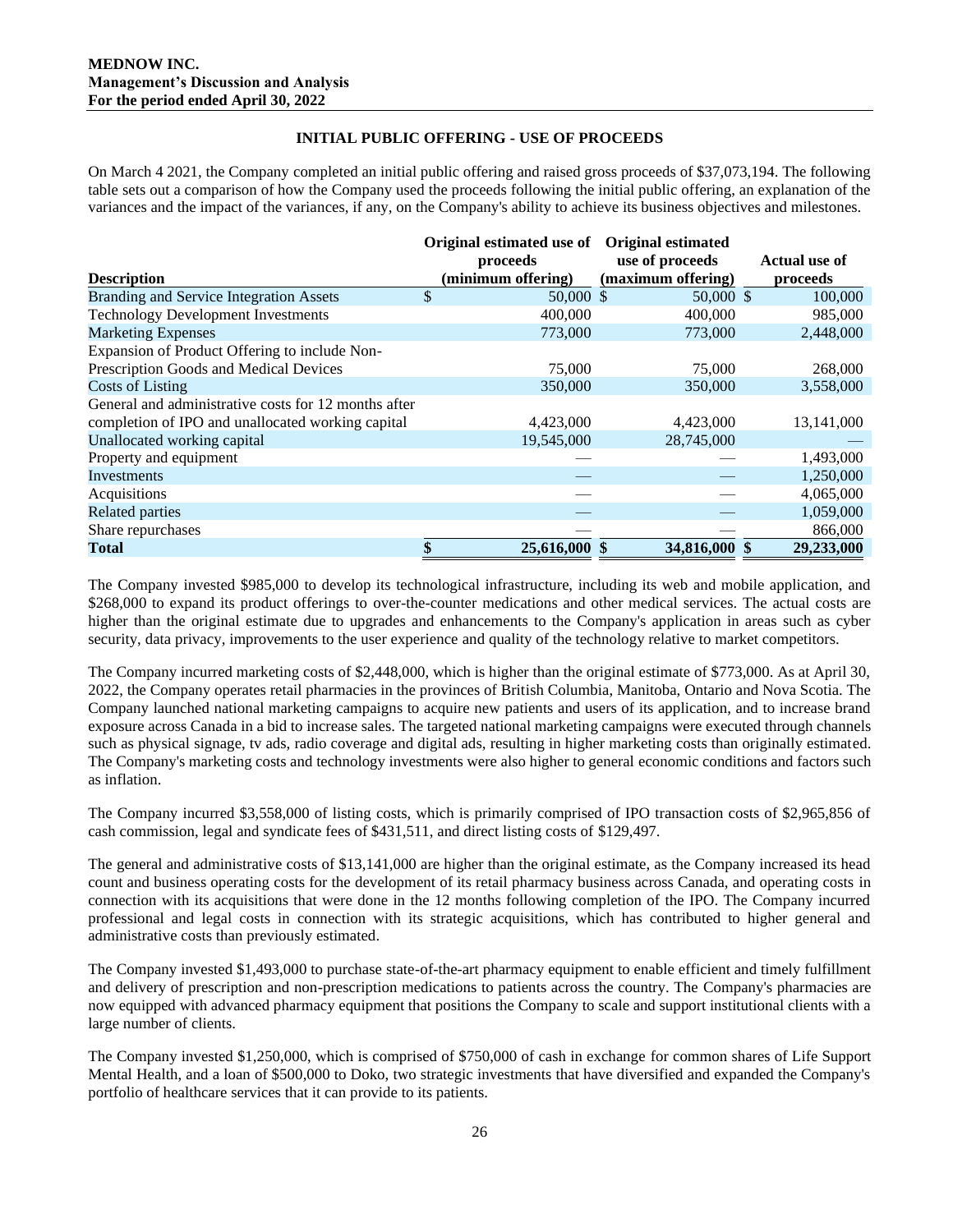The Company completed strategic acquisitions of healthcare and retail pharmacy businesses. The Company has paid cash consideration of \$4,065,000 to acquire these businesses as at April 30, 2022. Through these strategic acquisitions, the Company has been able to expand, grow and diversify its businesses across Canada.

The Company provided \$1,059,000 of cash to related parties, primarily to Mednow West and Mednow East, in connection with its pharmacy agreements with the two businesses.

The Company repurchased shares in connection with its normal course issuer bid, incurring cash costs of \$866,000, a strategic decision to deploy the Company's capital to maximize shareholder value.

## **OFF BALANCE SHEET ARRANGEMENTS**

As at April 30, 2022, the Company had no off-balance sheet arrangements that have or are reasonably likely to have a current or future effect on the Company's financial condition, changes in financial condition, revenues or expenses, results of operations, liquidity, capital expenditures or capital resources that is material to investors.

## **OUTSTANDING SHARE DATA**

The Company is authorized to issue an unlimited number of preferred shares without nominal or par value and an unlimited number of common shares. The table below lists the securities outstanding:

|                                              | As at June 15, 2022 |
|----------------------------------------------|---------------------|
| Common shares                                | 21,568,359          |
| Options                                      | 4,088,500           |
| Warrants                                     |                     |
| Share purchase warrants                      | 6,260,893           |
| <b>Broker</b> warrants                       | 439,386             |
| Total common shares on a fully diluted basis | 32, 357, 138        |

### **DEFINITIONS OF CERTAIN NON-IFRS FINANCIAL MEASURES**

This MD&A uses certain non-IFRS financial measures which are defined below. Non-IFRS financial measures are not standardized financial measures under IFRS. As such, these measures may not be comparable to similar financial measures that are disclosed by other companies. These measures include "EBITDA" and "Adjusted EBITDA". These measures are provided as additional information that is disclosed to provide further insight into the Company's results of operations from management's perspective. These measures should not be reviewed and assessed as a substitute for financial information reported under IFRS. A reconciliation of the non-IFRS measures to the IFRS measure is in the section "Selected Financial Information".

## **EBITDA and Adjusted EBITDA**

EBITDA represents net loss and comprehensive loss for the period before interest expense, income taxes, and depreciation and amortization expenses. Adjusted EBITDA represents net loss and comprehensive loss for the period before interest expense, income taxes, depreciation and amortization expenses, loss on investment in equity securities, share-based compensation expense, and acquisition costs incurred. These adjustments to calculate the non-IFRS measures of EBITDA and Adjusted EBITDA are for items that are not necessarily reflective of the Company's underlying operating performance. As there is no generally accepted or standard method of calculating EBITDA, these measures are not necessarily comparable to similarly titled measures reported by other issuers. EBITDA and Adjusted EBITDA are presented as management believes it is a useful indicator of the Company's relative financial performance. These measures should not be considered by an investor as an alternative to net income or other IFRS financial measures as determined in accordance with IFRS.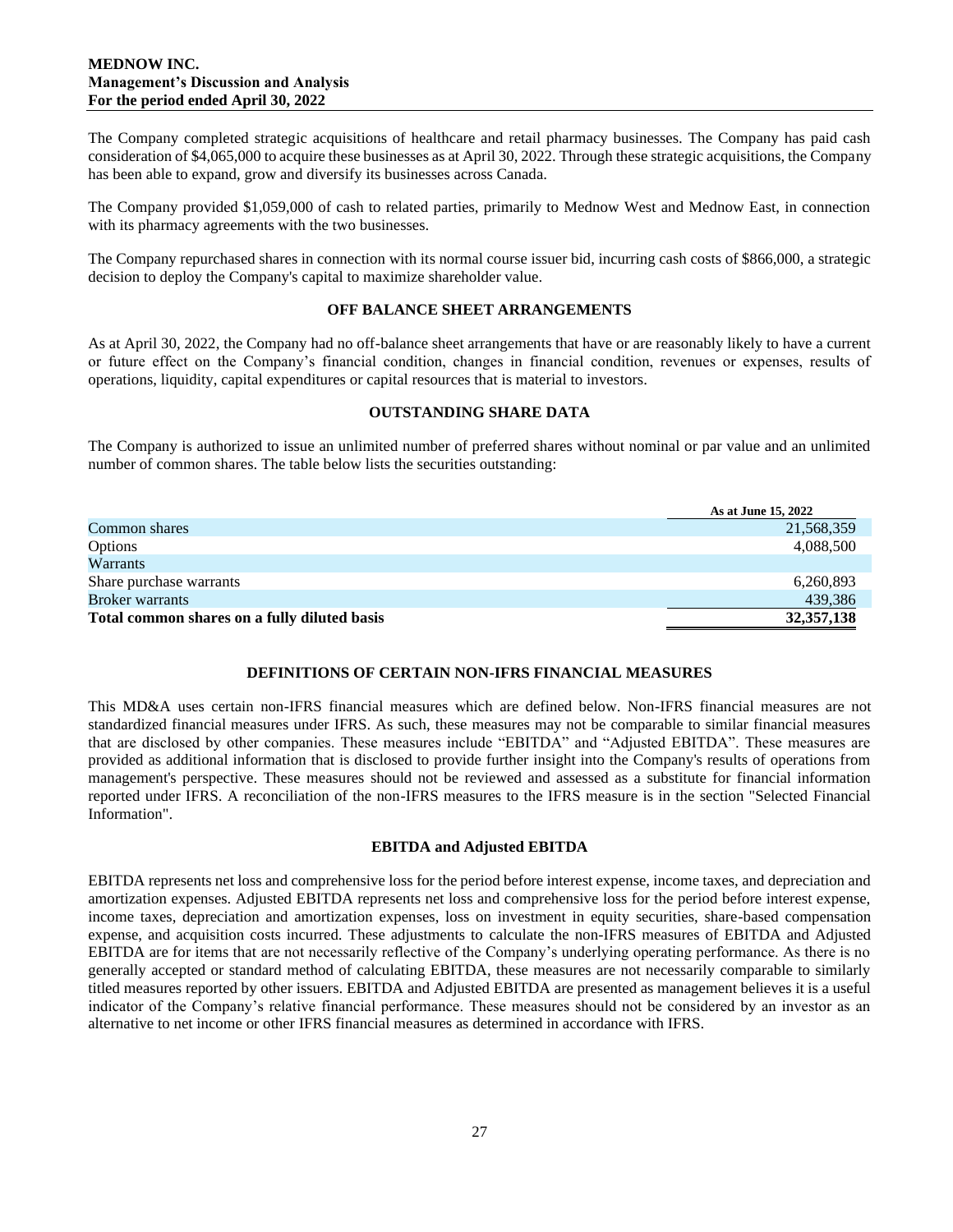The Company presents EBITDA and Adjusted EBITDA to indicate ongoing financial performance from period to period, including comparative prior year periods. The Company has disclosed certain non-IFRS measures on this report, including the disclosure of non-IFRS financial measures for prior year comparative periods.

### **Reconciliation of Non-IFRS Financial Measures**

The following are reconciliations of net loss and comprehensive loss to EBITDA. The adjustments include:

1. The amortization and depreciation expenses of intangible assets, fixed assets, and the right-of-use assets of the Company.

2. The net interest expenses, which primarily includes interest expense on the Company's credit facility and interest expense and interest income recorded in accordance with IFRS 16.

3. The underlying income taxes recorded.

The following are reconciliations of EBITDA to Adjusted EBITDA. The adjustments include:

- 1. The loss on investment in equity securities in connection with the Company's investment in Life Support.
- 2. The share-based compensation expense recorded by the Company in connection with the stock option plan.
- 3. The acquisition costs incurred by the Company.

The exclusion of certain items in calculating the non-IFRS measures does not imply that they are non-recurring, infrequent, unusual or not useful to investors.

## **MANAGEMENT'S RESPONSIBILITY FOR FINANCIAL REPORTING**

The Condensed Interim Consolidated Financial Statements and other financial information contained in this report have been prepared by management. It is management's responsibility to ensure that sound judgement, appropriate accounting policies and reasonable estimates have been used to prepare this information and that the consolidated financial statements are in accordance with International Financial Reporting Standards.

Management is also responsible for designing, maintaining and testing a system of internal controls over the financial reporting processes. Internal controls have been designed to provide reasonable assurance that the financial records are reliable, accurate and form a proper basis for the preparation of the consolidated financial statements. As of April 30, 2022, management reviewed and tested the internal controls over financial reporting and concluded that they were effective to provide reasonable assurance over the consolidated financial statements.

The Condensed Interim Consolidated Financial Statements are unaudited and include all items that management considers necessary for a fair presentation of the financial position, financial performance and cash flows.

# **RISK FACTORS AND UNCERTAINTIES**

The Company is subject to various financial, operational and political risks that could have a significant impact on its business, profitability and levels of operating cash flows. Although the Company assesses and seeks to mitigate these risks by careful management of its activities, resources and employing qualified personnel, these risks cannot be eliminated. Such risks include, but are not limited to, business and country risks discussed below.

For a discussion of these and additional risk factors, please refer to the Company's prospectus under "Risk Factors" therein. The prospectus filed on February 26, 2021, and the annual information form filed on February 15, 2022, is available under the Company's profile on SEDAR at [www.sedar.com.](http://www.sedar.com/)